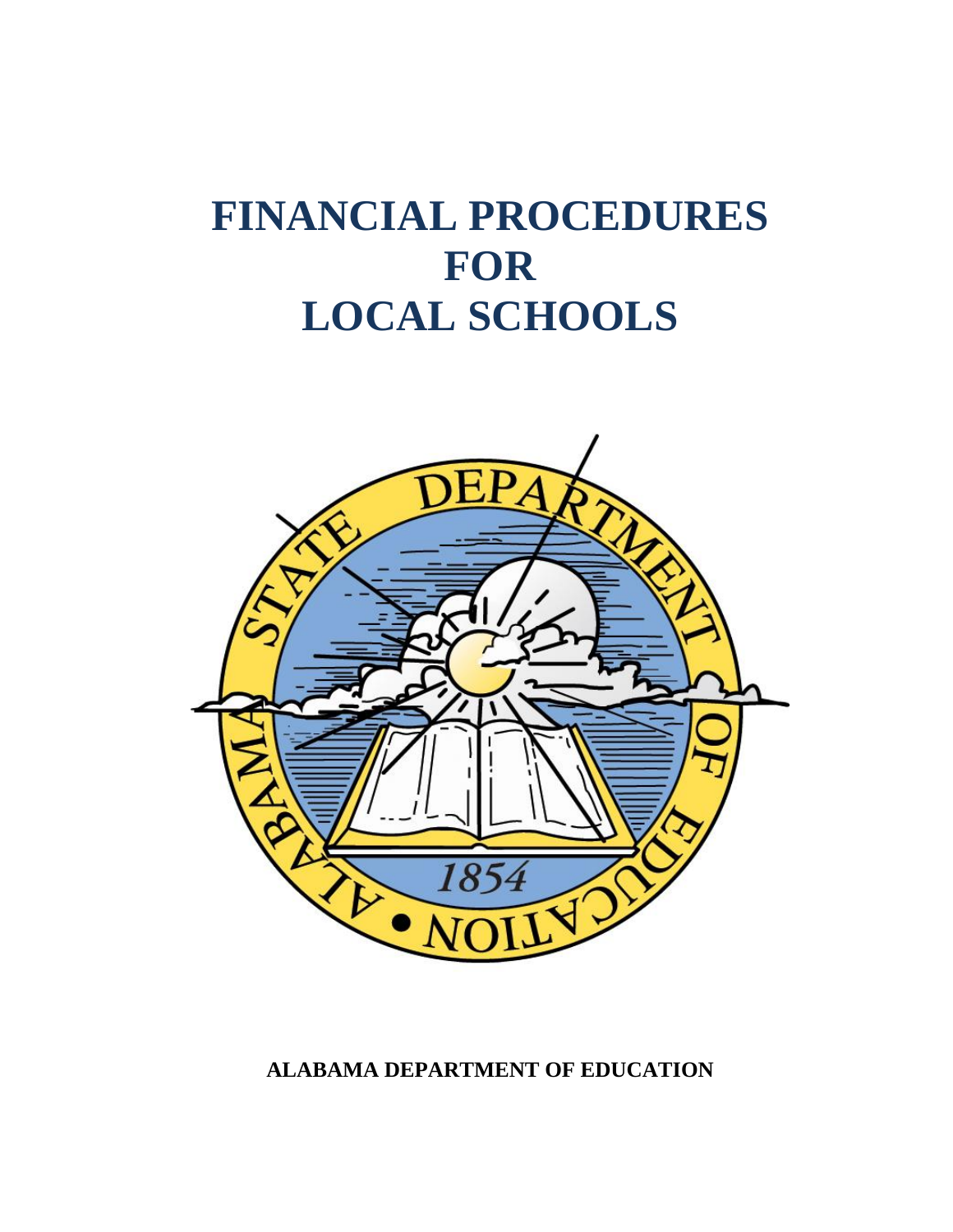# **FINANCIAL PROCEDURES FOR LOCAL SCHOOLS**

**Table of Contents**

**Preface**

**Section 1 PUBLIC AND NON-PUBLIC FUNDS Public Funds** *Page 1* **Non-Public Funds** *Page 2* **Section 2 RECEIPTING FUNDS Master Receipts** *Page 2* **Teacher Receipts** *Page 3* **Section 3 BANKING Bank Account** *Page 1* **Deposits** *Page 2* **Returned Checks** *Page 3* **Section 4 SCHOOL INCOME Report of Ticket Sales** *Page 1* **Fundraising** *Page 2* **Commissions** *Page 3* **Vending Machines** *Page 3* **Concessions** *Page 4* **Section 5 PURCHASING Purchase Orders** *Page 1* **Invoices** *Page 1* **Section 6 EXPENDITURES Expenditures** *Page 1* **Academic Incentives** *Page 2* **Section 7 GUIDELINES FOR SCHOOL-RELATED ORGANIZATIONS Student Organizations** *Page 2* **Athletics** *Page 2* **Parent Organizations** *Page 2* **Booster Organizations** *Page 3* **Specific Requirements** *Page 3*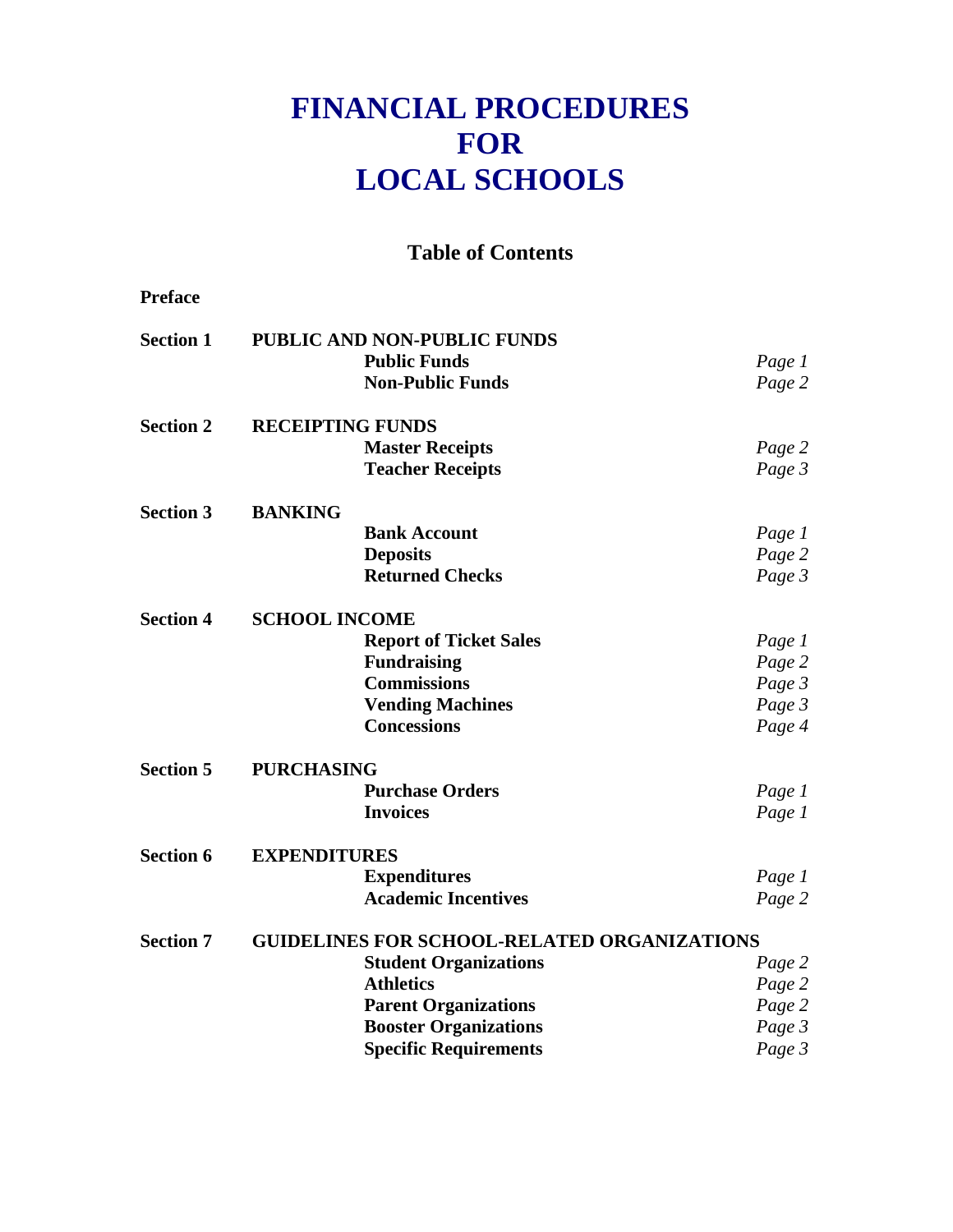# **Table of Contents (continued)**

| <b>Section 8</b> | <b>STUDENT PAYMENTS</b>                      |        |
|------------------|----------------------------------------------|--------|
|                  | <b>Student Fees</b>                          | Page 1 |
|                  | <b>Donations and Voluntary Contributions</b> | Page 2 |
|                  | <b>Field Trips</b>                           | Page 3 |
| <b>Section 9</b> | <b>LIVE WORK PROJECTS</b>                    |        |
|                  | <b>Live Work Projects for Students</b>       | Page 1 |
|                  | <b>Service Charge for Live Work Projects</b> | Page 2 |
|                  | <b>Work Orders</b>                           | Page 2 |
|                  | <b>Proceeds From Live Work Projects</b>      | Page 3 |

#### APPROVED JUNE 10, 2010



STATE OF ALABAMA **¤** DEPARTMENT OF EDUCATION **¤** JOSEPH B. MORTON, STATE SUPERINTENDENT OF EDUCATION

No person shall be denied employment, be excluded from participation in, be denied the benefits of, or be subjected to discrimination in any program or activity on the basis of disability, gender, race, religion, national origin, color, age or genetics. Ref: Sec. 1983, Civil Rights Act, 42 U.S.C.; Title VI and VII, Civil Rights Act of 1964; Rehabilitation Act of 1973, Sec. 504; Age Discrimination in Employment Act; The Americans with Disabilities Act of 1990 and The Americans with Disabilities Act Amendments Act of 2008; Equal Pay Act of 1963; Title IX of the Education Amendment of 1972; Title II of the Genetic Information Nondiscrimination Act of 2008: Title IX Coordinator, P.O. Box 302101, Montgomery, Alabama 36130-2101 or call (334) 242-8165.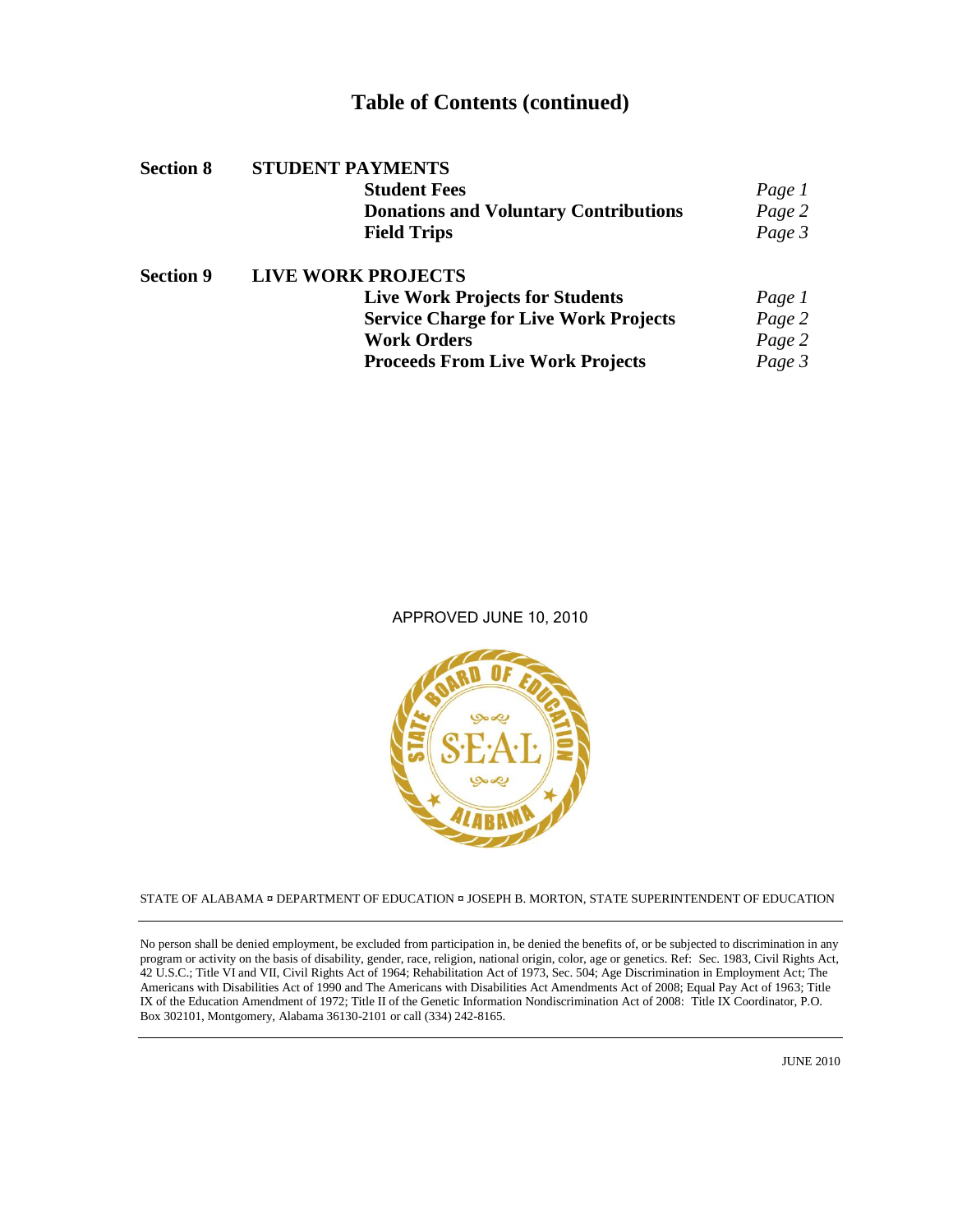# **Preface**

The position of Principal carries with it the full responsibility for all financial matters relating to the school. It is imperative that the Principal gives his or her personal attention to the collection, expending, documenting, recording, and overall supervision of everything relating to the financial affairs of the school. The Principal has the responsibility for collecting and disbursing all monies in a manner approved by the local board of education and in accordance with generally accepted accounting principles and procedures.

The purpose of this manual is to assist local boards of education in establishing financial policies and procedures for local school financial operations. Local school boards have a variety of requirements for overseeing the financial activity of local schools. Some schools have no bank accounts because the local school accounting is centralized at the local school board. Some schools have electronic receipts while others do not allow teachers to collect funds. Because of the variety of local school financial operations each local board of education is allowed to adopt alternative forms and procedures for local school financial operations subject to the following requirements:

- *a). Generally accepted accounting principles will not be diminished.*
- *b). Compliance with state and federal laws will be maintained.*
- *c). Internal accounting controls will allow the tracking of financial transactions to the responsible individual.*

The following are some general rules regarding the financial affairs of the schools. These rules, as well as the accompanying procedures and policies will be subject to audit.

- (1) **School funds will be receipted and deposited in the school account on a timely basis.**
- (2) **Expenditures will be paid by check and supported by proper documentation.**
- (3) **Purchases will be approved by the Principal (with a signed purchase order when required) before the purchase is made.**
- (4) **Accounting records will be posted daily.**
- (5) **Bank statements will be reconciled monthly.**
- (6) **Monthly financial reports reflecting accurate balances and activities of the accounts of the school will be reviewed and approved by the principal.**

The Principal must be familiar with all local school financial policies so that he or she will not permit practices contrary to the policies. The Principal is directly responsible in the handling of monies received at the school. It is the ultimate responsibility of the Principal for any shortages resulting from the failure to follow, or to require others to follow, the financial procedures for the handling of school monies.

The Alabama Department of Education and the State Examiners of Public Accounts retain the authority to require local boards of education to modify forms and procedures for local school financial operations.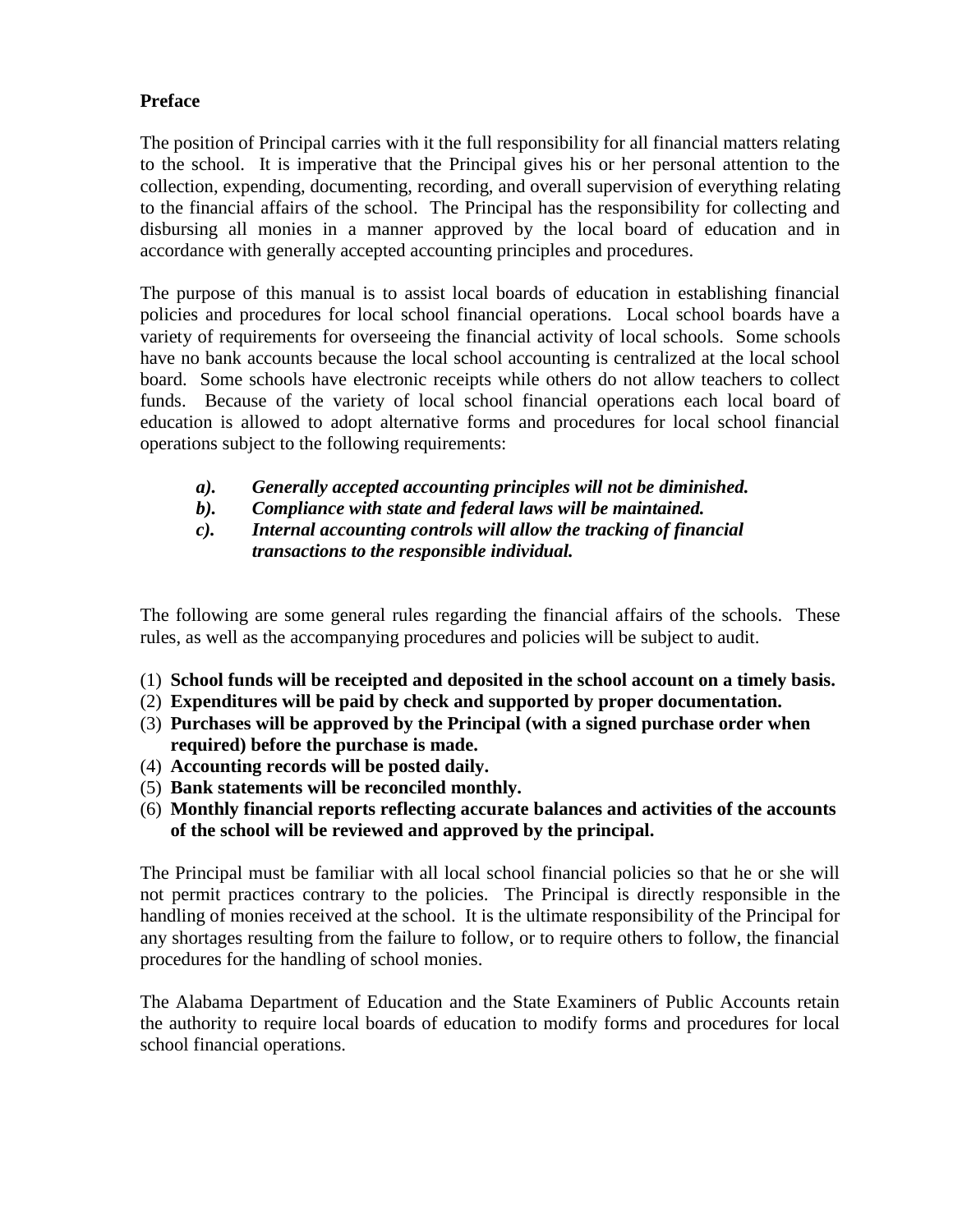# **PUBLIC AND NON-PUBLIC FUNDS**

The funds maintained at the local schools can generally be divided into two major categories: public and non-public. Various factors must be considered in determining the proper classification, which affects the degree of expenditure restriction.

**Public funds** - restricted to the same legal requirements as Board funds:

Examples:

- 1. General may consist of vending machine commissions, proceeds from school fundraisers (school pictures, coupon books, etc.), student parking, appropriations from the Board, interest income, and other miscellaneous revenues. Its primary purpose is to pay for the general operations of the school and is totally controlled by the Principal.
- 2. Library accounts for late charges on returned library books, funds collected for lost library books, and expenditures incurred for purchasing library books.
- 3. Athletic may consist of income from gate receipts, parking at athletic events, advertising commissions, game program sales, and donations from athletic booster clubs. Separate accounts may be established for individual sports, if desired. Expenditures include athletic uniforms, equipment, and supplies; membership dues to athletic organizations; registration fees for coaching clinics; travel and transportation; game officials, and, expenditures related to athletic events, including expenses for practicing and preparing for athletic competitions and exhibitions.
- 4. Concession and Student Vending may consist of concessions operated by the school at athletic events and vending machines or concessions for students operated at the school during the school day.
- 5. Fees school imposed course fees for certain non-required academic courses, field trips, workbooks, and supplemental instructional materials. These funds are used to cover the costs associated with the course or purpose for which the funds are collected.
- 6. Locker Fees funds collected from students that are used to cover the costs associated with maintaining the student lockers.
- 7. Faculty Vending consists of funds collected and used for items sold in faculty lounge areas that, although not assessable to students or the public, are totally controlled by the Principal. *(See Section 4 - Vending Machines).*

Allowable expenditures from public funds include:

- 1. Professional development training.
- 2. Refreshments expended for an open house at a school where the public would attend.
- 3. Pregame meals for student athletes and coaches.
- 4. Academic incentives for students.
- 5. Athletic and band uniforms for students to participate in school activities.
- 6. Memberships in professional organizations.
- 7. School landscaping, maintenance, furnishings, and decorations.

#### **Funds received from public (tax) sources or used for public purposes are public funds subject to the control of the school principal.**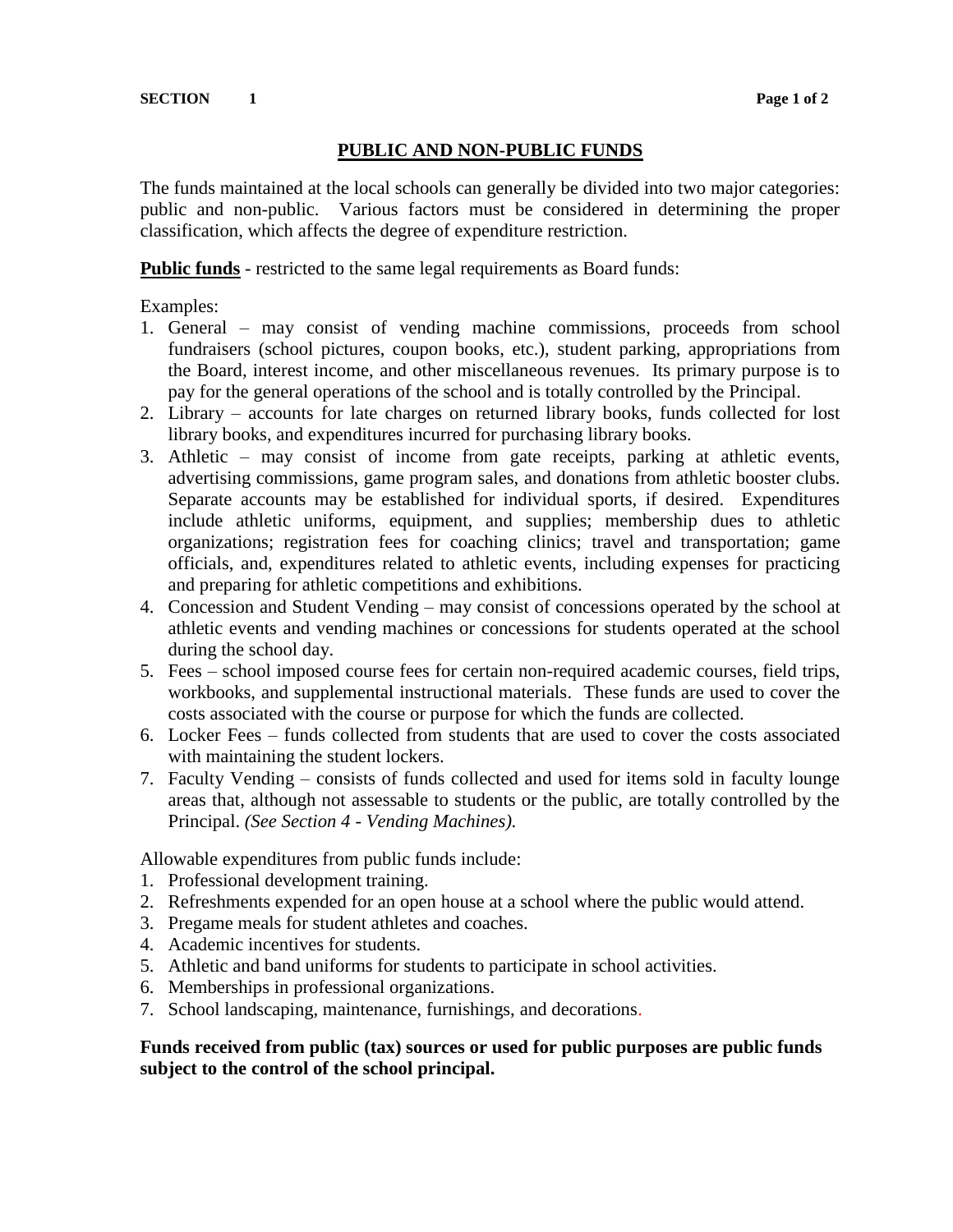**Non-Public funds** - restricted for expenditures subject to the intent and authorization of the organization's sponsors and officers and not used for general operations of the school. The principal does not direct the use of these funds but does have the authority to prohibit inappropriate expenditures.

Examples:

- 1. Clubs and Classes Student organizations may have self-imposed fees but not academic course fees. The participants often impose their own fees for participation in these clubs and classes. These student organizations often conduct fund raising events. Clubs and classes include FBLA, Senior Class, Student Government, Spanish Club, Cheerleaders, Band, Show Choir, Beta Club, National Honor Society, Key Club, etc. Student organizations are self-governed by officers elected by the participants.
- 2. Other School Related Organizations Parent or parent/teacher organizations can have the organization's funds in the school accounts. These organizations are governed by officers elected by its members. PTO, PTA, Band Boosters, and various athletic booster support groups are considered school related organizations. *(See Section 7 - Guidelines for School Related Organizations).*

Some of the expenditures that are not allowable purchases from public funds but may be allowable expenditures from non-public funds include:

- 1. Food for social gatherings.
- 2. Class prom entertainment.
- 3. T-shirts for club members or faculty.
- 4. Donations to various organizations.
- 5. Transfers to other non-public accounts.
- 6. Travel expenses to club events.
- 7. Championship rings.
- 8. Faculty appreciation gifts.
- 9. Scholarships.
- 10. Flowers for funerals.

**[However, the State Ethics Law limits purchases for school employees and their families.]**

**NOTE: Non-public funds can become subject to the same expenditure restrictions as public funds if the accounting records do not maintain a separate account for each of the non-public funds.**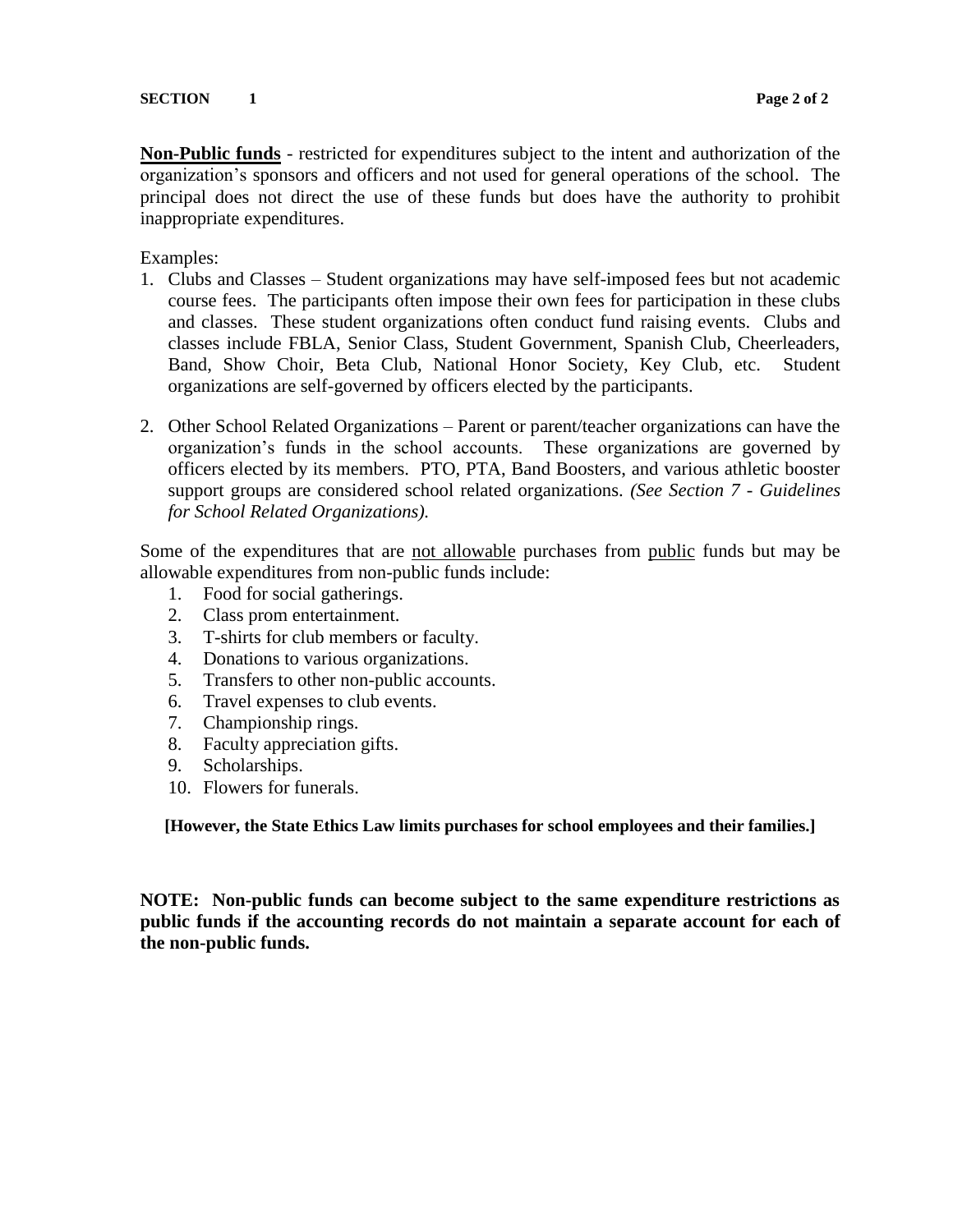#### **RECEIPTING FUNDS**

Audits show that the management of incoming funds in local schools as the primary weakness of internal controls for local school financial operations. Because a number of different people are often involved in the collection of school funds, establishing enforceable procedures for the variety of income sources becomes an integral part of the accountability for local school funds. Master receipts, reports of ticket sales, teacher receipts, and alternative receipt listings are all important documentation for assuring that all funds collected for the school are deposited in the school's account.

The Alabama Legislature has stated that excessive paperwork required of teachers and other public education employees hinders the prime responsibility of public education: *The education of the children of Alabama.* The Legislature declared that it is imperative that all unnecessary paperwork be eliminated from our public schools and necessary paperwork be automated to the maximum practical extent. Because the documentation needed to protect the funds collected is vital, the collection of funds by teachers should be limited or eliminated. Procedures to reduce paperwork may include:

- o *Alternative funding sources for field trips and classroom materials.*
- o *Centralized collection of class fees and fund-raising income.*
- o *Prepayments by parents for recurring charges.*
- o *Eliminating locker fees.*
- o *Recruiting businesses and donors to replace charges to students.*

Elimination of unnecessary paperwork is not the only benefit of developing alternative procedures for collecting school funds. The simple fact is "*The more people you have involved in the collection of school funds the more chances you have for something to go wrong".* Consolidating the collection of school funds makes the automation of receipting even more beneficial. The automation of receipting reduces the time and mistakes of manually entering receipt information into the school's accounting records.

The security of the collection documents–teacher receipts, alternative receipt record, reports of ticket sales, master receipts, or automated receipts–is often overlooked in providing these documents to the individuals collecting school funds. Prenumbered documents and log sheets to track the assignment of these documents are part of assuring the security of school funds. Technology personnel sometimes overlook financial records when installing security features to prevent access to student records by unauthorized users. Automated records must be protected by firewalls, passwords, PINs, or daily back up of records.

The receipting procedures discussed on the following pages assume that the receipting documents are manually prepared. All manually prepared receipts will be recorded on prenumbered duplicate receipts forms. The local school board may adopt alternative procedures if the receipting is automated or if local school accounting is centralized.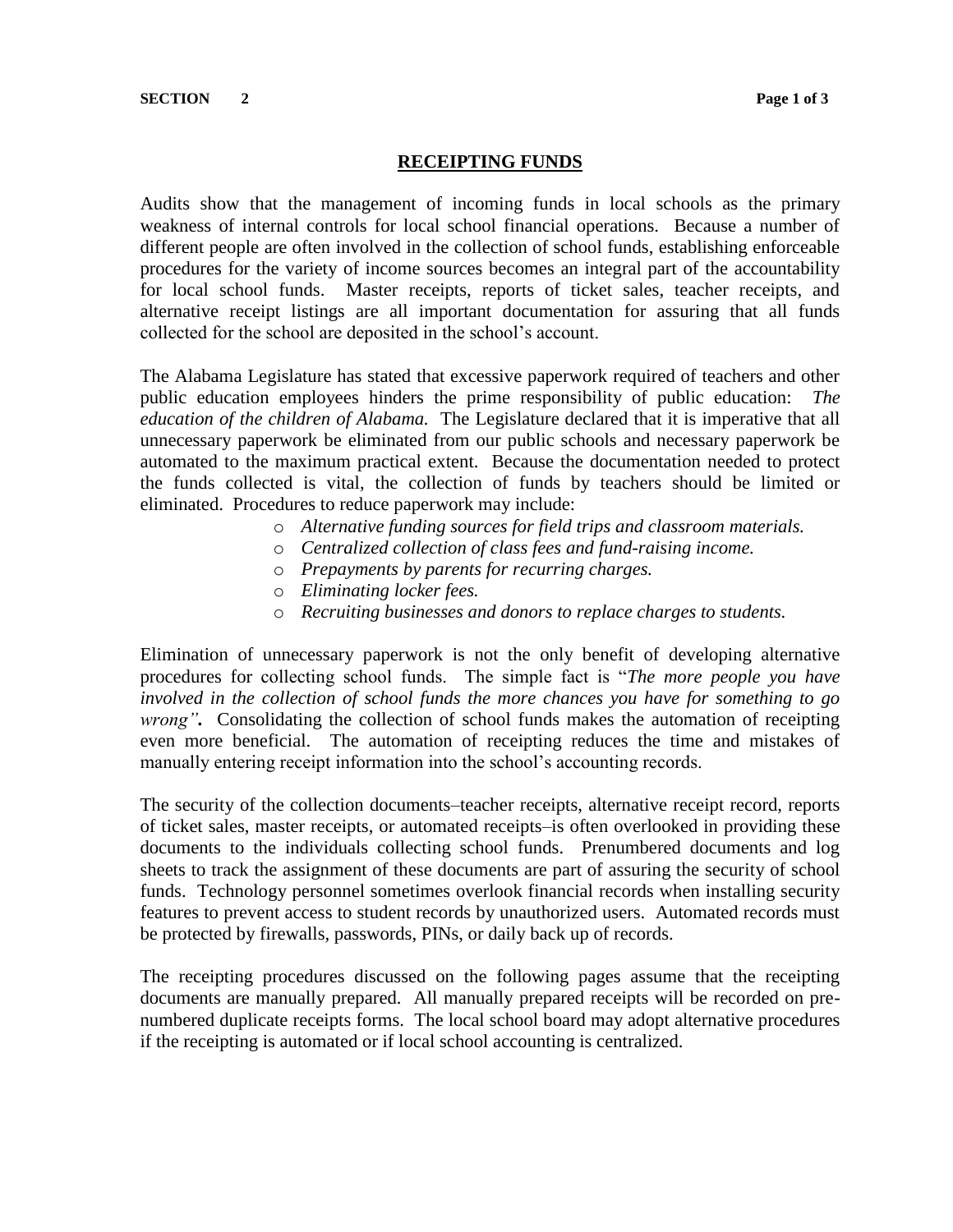#### **Master Receipts**

Master Receipts are issued in the school office by an individual assigned by the Principal or designated by job description as responsible for collecting school funds. A manually prepared Master Receipt must be a pre-numbered duplicate receipt book or record. Master Receipts should be completed and issued in numerical order at the time funds are received. Because only one Master Receipt book or record is to be in use at a time, all pre-numbered receipts in a receipt book or record should be issued before another Master Receipt book or record is put into use. Master Receipts cannot be pre-signed and must contain an original signature of the person receiving the funds. A signature stamp is not acceptable. The following procedures are recommended:

1). A Master Receipt should be issued after counting or verifying the amount of the receipt at the time the funds are actually received.

2). **The person presenting the funds for receipt should wait for a Master Receipt to be prepared and verify the information on the Master Receipt before leaving the office.**

3). Funds collected by a teacher must be brought to the office along with the teacher receipt book or record, alternative receipt form, report of ticket sales, or other receipt documents.

4). Funds should be counted and verified with the amounts in the teacher receipt book or record, alternative receipt form, or report of ticket sales.

5). A manually prepared Master Receipt should contain the following information:

a). the sequential numbers of the teacher receipt book or record, alternative receipt form, or report of ticket sales form.

- b). the name of the individual delivering the funds.
- c). the amount of the funds received.
- d). identify the school activity account to receive the funds.
- e). space permitting, other information that would be useful in identifying the funds.
- f). the date the funds are received.

g). the original signature of the individual receiving the funds and issuing the Master Receipt.

6). The original Master Receipt should be handed to the individual delivering the funds.

- 7). Voided receipts must be retained.
- 8). Do not use correcting fluid or erasures for mistakes.

9). Funds received must be secured until deposit. Deposit funds daily or according to local board policy.

- 10). The Master Receipt book or record and supporting documents must be secured for audit.
- 11). A Master Receipt should also be issued for each check received by mail.
- 12). Follow school board guidance for issuing a receipt to satisfy a non-sufficient fund check.
- 13). Do not cash checks with school funds. Deposit funds intact.

The cooperation of teachers and other school personnel is essential to assure the proper receipting of school funds. Establishing designated times to receive funds for the issuance of Master Receipts should be considered.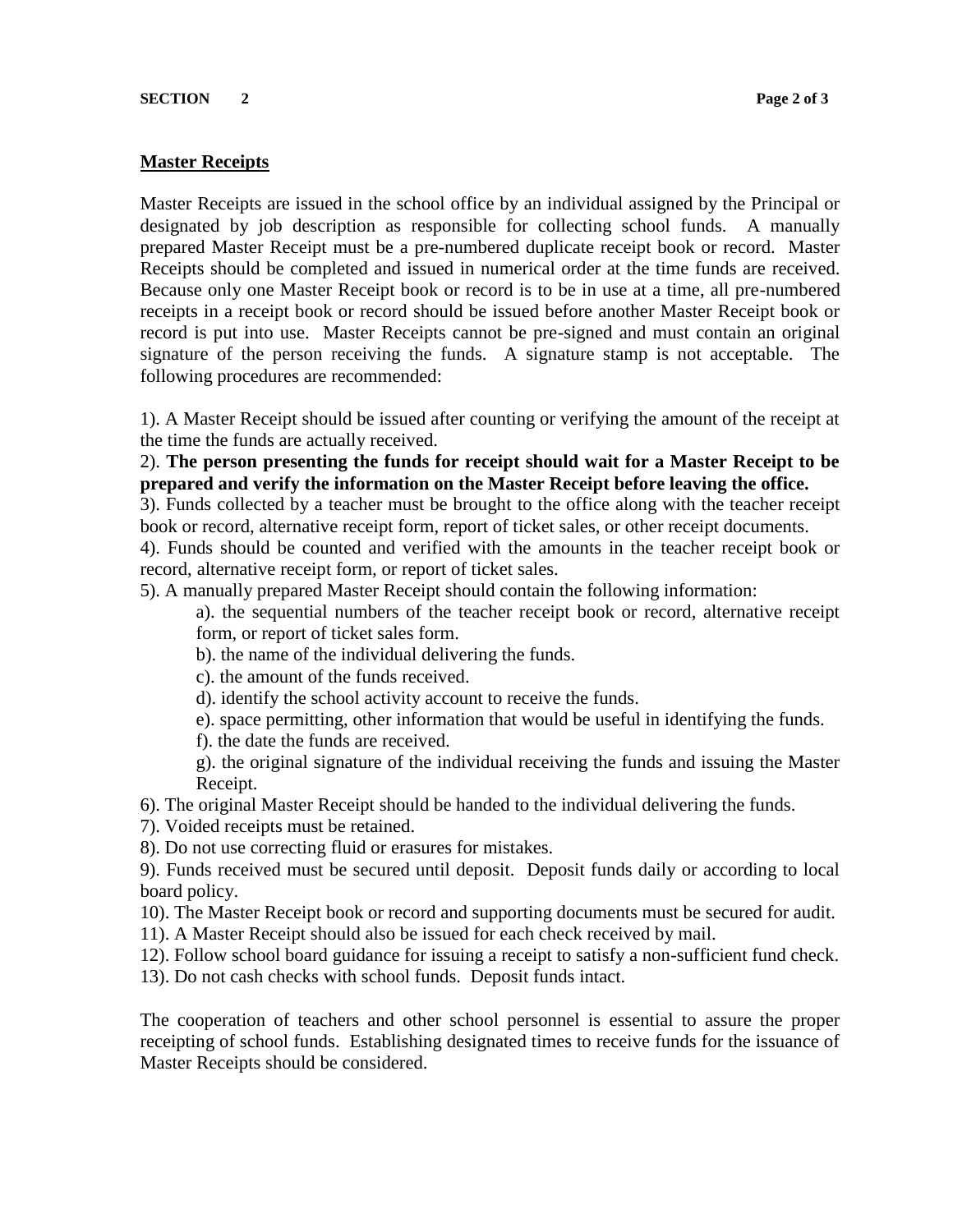#### **SECTION** 2 **Page 3 of 3**

#### **Teacher Receipts**

The Principal will provide a pre-numbered duplicate receipt book or record to teachers and other individuals who collect school funds (other than CNP funds). Receipt books should be secured and a log should be maintained to track the receipt books by receipt numbers to the individual responsible for issuing the receipts.

A local board of education may give a Principal the authority to provide an alternative to writing a receipt to each student in a class when the amount being collected from each student does not exceed a certain amount (such as \$10). The alternative receipt form should identify the purpose of the collection (such as field trip to Children's Museum), the date, student name, the amount, and the signature of the teacher or person collecting the funds. At the parent's request a written receipt should be provided instead of entering the receipt on the alternative receipt form.

Teacher Receipts should be completed and issued in numerical order at the time funds are received. All pre-numbered receipts in a receipt book or record should be issued before another Teacher Receipt book or record is put into use. Teacher Receipts cannot be presigned and must contain an original signature of the person receiving the funds. A signature stamp is not acceptable. The following procedures are recommended:

1). A Teacher Receipt should be issued after counting or verifying the amount of the receipt at the time the funds are actually received.

- 2). A manually prepared Teacher Receipt should contain the following information:
	- a). the name of the individual delivering the funds.
	- b). the amount of the funds received.
	- c). identify the purpose or activity for the funds received.
	- d). the date the funds are received.
	- e). indicate if the funds are cash or check.
	- f). the original signature of the individual receiving the funds and issuing the receipt.
- 3). The original Teacher Receipt should be handed to the individual delivering the funds.
- 4). Voided receipts must be retained with the receipt book.
- 5). Do not use correcting fluid or erasures for mistakes.
- 6). The funds received must be secured.
- 7). Do not cash checks with the funds received.

8). No money should be left in the classroom overnight. The teacher is responsible for all monies collected until turned in to the office.

9). The Teacher Receipt book or record and the funds collected should be taken to the office.

10). **The teacher should wait for a Master Receipt to be prepared and verify the information on the Master Receipt before leaving the office.**

11). The teacher should retain the original Master Receipt.

12). Do not hold funds until all funds for an activity, fund-raiser, or other purposes are collected. The school is required to make timely deposits according to school board policy.

13). Teacher Receipt books containing the receipt copies and unused receipts should be returned to the Principal at the end of the school year or earlier.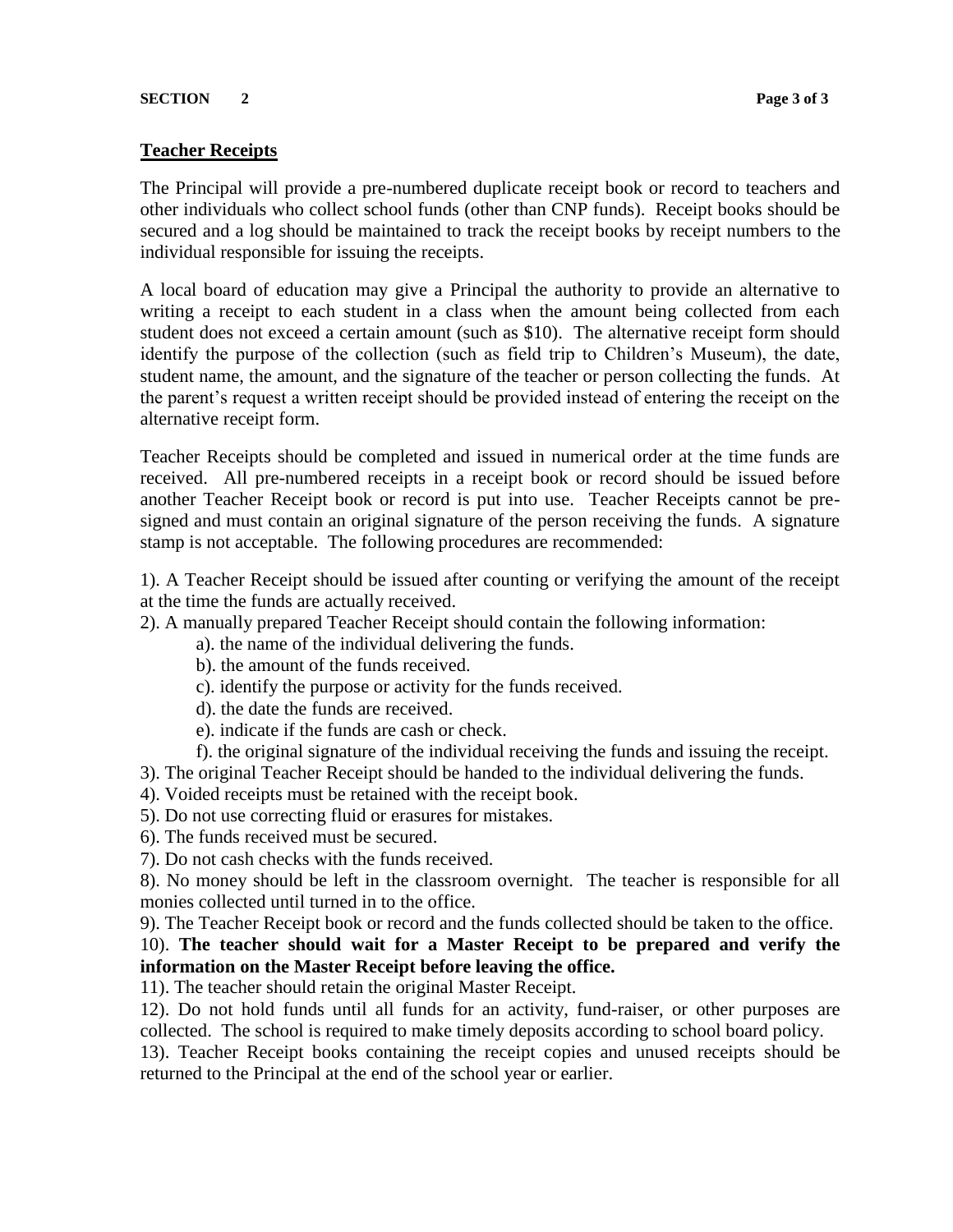#### **SECTION** 3 **Page 1 of 3**

#### **BANKING**

#### **Bank Account**

The selection of a banking institution for school funds should involve a comparison of the operating features of various banks. Although proximity to the school is important for accessibility for daily deposits of funds, bank charges and other banking procedures can create problems in managing school funds. Some school boards select the banking institution for the schools after conducting an analysis of the bank's willingness to cooperate in meeting the unique operations of public schools. Alabama banking institutions often accommodate local schools by waiving fees and providing banking features not available to individual customers. In some cases, an interest-bearing checking account has additional fees and charges that negate the interest income. Fortunately, many banks will waive the fees and charges upon request.

A school should have no more than one checking account. Establishing separate bank accounts is not necessary to avoid co-mingling of public and non-public funds. Funds not needed for current operations, whether invested in CD's, money market accounts, or savings accounts, must be recorded in the school's accounting records and included in the school's financial statements.

School funds must be maintained in a Qualified Public Depository (QPD). A QPD is an Alabama banking institution that provides protection for school funds under the Security for Alabama Funds Enhancement Program (SAFE), administered by the Alabama State Treasurer's office. At the end of each fiscal year, the bank should be required to provide a letter confirming that all school funds are listed on the bank's records as SAFE Program Accounts.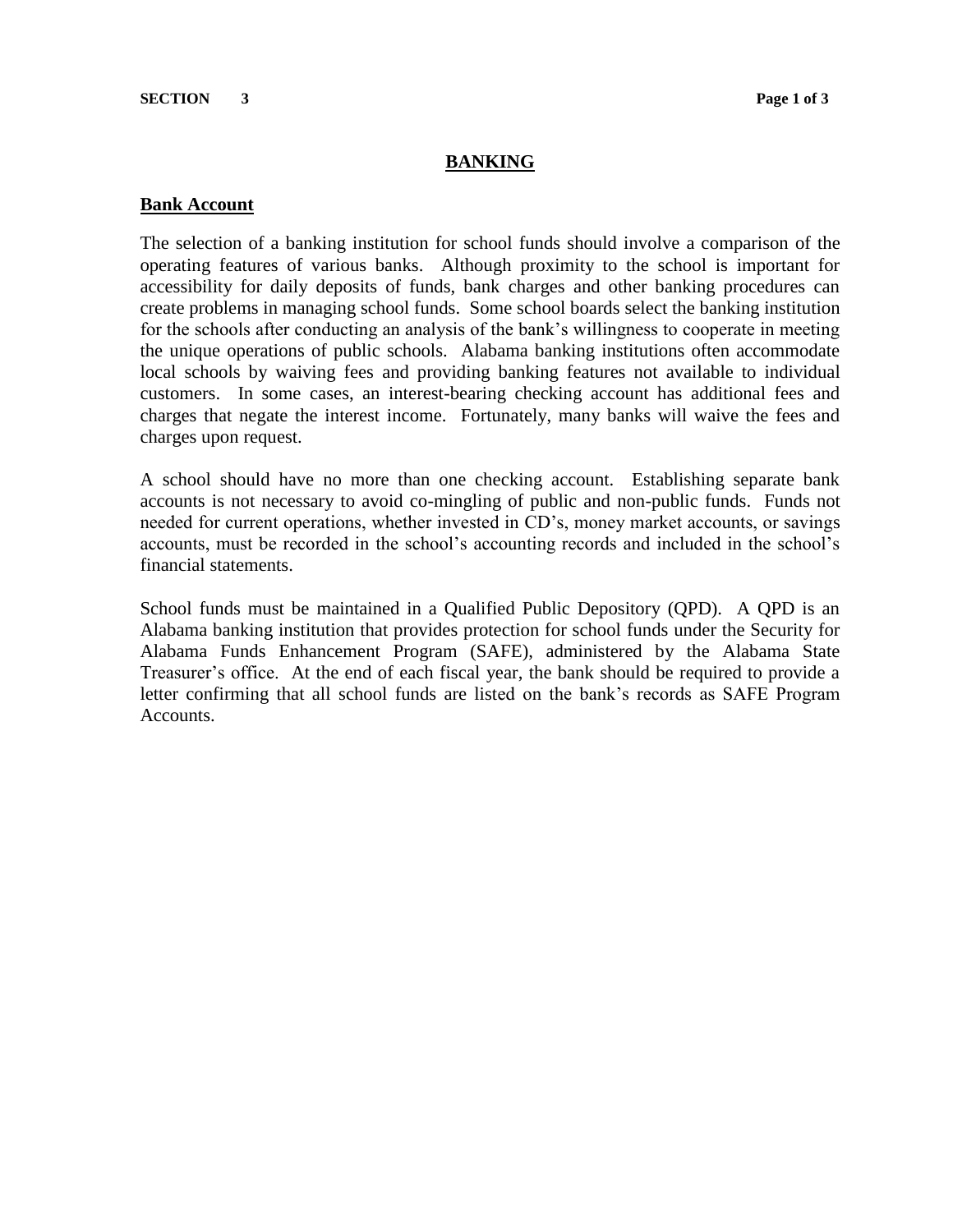#### **Deposits**

School funds must be deposited in a timely manner, usually daily. If the deposit cannot be made before the bank closes, a locked night deposit bag should be used to secure the funds in the bank's night depository. In order to allow for time each day preparing the daily deposit, the Principal should establish and enforce reasonable timeframes for teachers to bring their daily collection of funds to the office and receive a Master Receipt. The following procedures are recommended:

1). Pre-printed, duplicate deposit slips should contain the name of the school account and the bank account number.

2). When the Master Receipt is written, payments received by check should be endorsed with the words "For Deposit Only" along with the name of the school bank account and bank account number.

3). The deposit slip should contain the Master Receipt numbers of the funds deposited.

4). The deposit date and deposit amount should be indicated on the last Master Receipt included in the deposit.

5). Daily receipts should be deposited intact. **Do not cash checks with the funds received.** Do not use cash receipts for change cash. Do not use cash received for payments.

6). Do not use correcting fluid or erasures for mistakes on deposit slips.

7). The bank should authenticate the duplicate deposit slip at the time of deposit. The duplicate deposit slip (and the bank's deposit confirmation, if provided) must be retained for audit.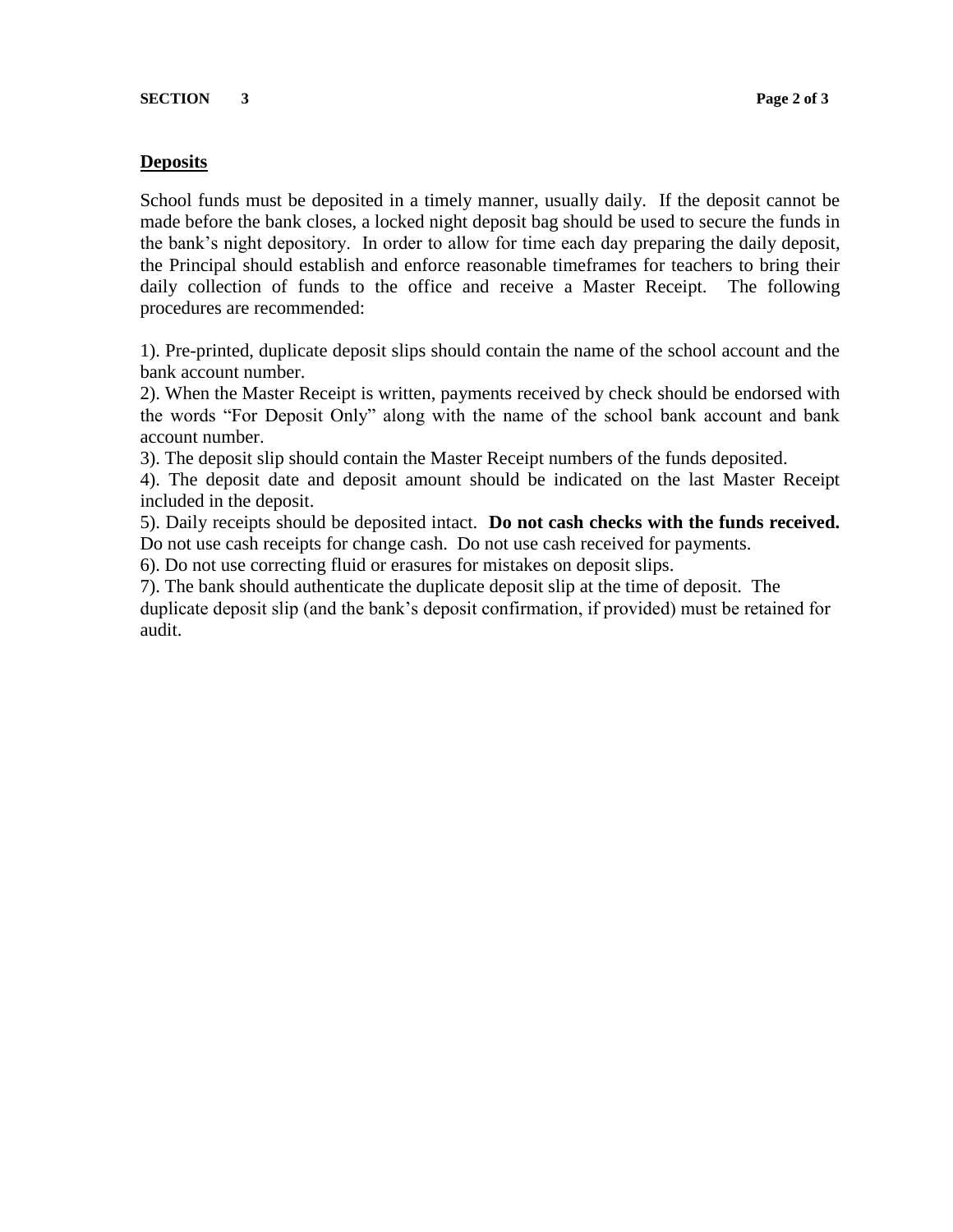#### **Returned Checks**

Accepting a check from an individual or a business brings a risk that the check will be returned by the bank for non-sufficient funds or a closed account. A bank error can also be the cause of a returned check. Checks accepted from individuals should contain the following information:

# *Full name Current residence address Home telephone number*

The procedure for processing returned checks is determined by local board policy. Secondary schools, middle schools, and schools with a high check volume may face significant bank charges and devote an inordinate amount of time to resolve returned checks. Schools with a high check volume may benefit by contracting for check recovery services. Several different companies are now operating automated check recovery systems in Alabama schools. The local school board may select a company or the Principal may be given the authority to select the appropriate check recovery system. The school's frequency of returned checks, the dollar amount of the returned checks, and the various features of the check recovery system are important factors in selecting the appropriate company for check recovery services.

Bank service charges (NSF fee and redeposit fee) for returned checks should be paid by the returned check writer or waived by the bank. The school should not accept another check from the individual until bank service charges are recovered through collection or bank waiver. An individual that issues two returned checks should be placed on a risk list and not allowed to make payments by personal check for the remainder of the school year.

In addition to utilizing companies for check recovery services, there are other options for collecting returned checks, depending on local board policy. Redepositing the returned check may often be successful but the bank may assess a redeposit fee. Reimbursement for the returned check and bank charges by cash, cashier's check, or money order usually resolves the problem. A District Attorney has specific procedures for collecting returned checks and a returned check fee. Consult local board policy to determine if the school is responsible for handling the returned check collection with the District Attorney's office or if an individual is assigned the duty of returned check collections for the schools. The last legal option is Small Claims Court. Unless local board policy gives the Principal the authority to file in Small Claims Court, specific approval should be obtained before proceeding with this option.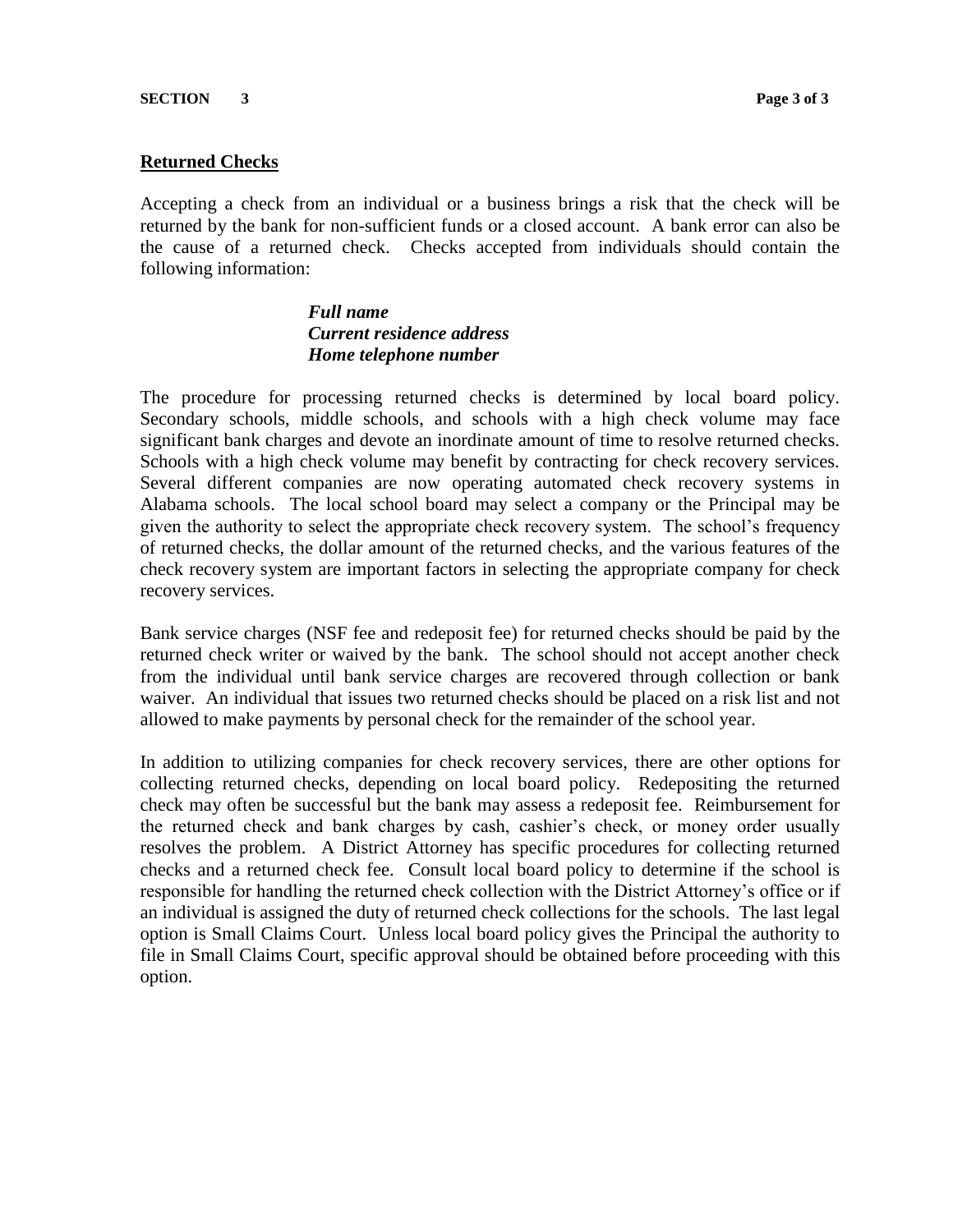#### **SCHOOL INCOME**

#### **Report of Sales of Tickets**

Tickets should be sold at all events where admission is charged. Admission events include football, basketball, baseball, softball, volleyball, soccer, wrestling, swimming, track, and other athletic events, as well as, beauty pageants, dances, theatrical performances, talent shows, carnivals, festivals, and other school-related events. The use of tickets for admission events, when properly managed, assures that entrants to events paid the admission fee and that all admission charges are deposited in the school's bank account. Pre-numbered tickets may be printed for a specific event or may be sold from a roll of generic tickets. If generic tickets are sold for seasonal events, such as football or basketball games, ticket colors should be alternated. Security practices, such as having a ticket collector tear tickets in half, may be necessary at some events to avoid the re-use of tickets by entrants to the event. The ticket collector should not be the ticket seller.

A report of ticket sales form must be issued for each individual selling the tickets at the time the tickets are provided to them for the event. The report of ticket sales form should contain the following information:

- 1). Name of the event.
- 2). Date of the event.
- 3). A line for the name or signature of the person receiving the tickets for sale.
- 4). The beginning and ending ticket numbers of the tickets issued.
- 5). The beginning and ending ticket numbers of the tickets not sold.
- 6). A line for the signature of the person receiving the unsold tickets and cash collected.
- 7). A space for reconciling collections based on ticket sales to actual cash returned.

A Master Receipt should be issued to an individual for the cash collected from ticket sales. A separate Master Receipt should be issued for Change Cash. All cash collected must be deposited intact. **Do not use cash collected or change cash to cash any checks, including school checks issued for officiating, security, ticket sellers, or ticket collectors.**

An Attorney General Opinion stated that the local school board could authorize complimentary passes to certain individuals provided the granting of the passes furthers and enhances school purposes. A Principal cannot issue any complimentary passes without the express authority of the local school board. Public employees and officials and their family members receiving a complimentary pass are responsible for compliance with the State Ethics Law.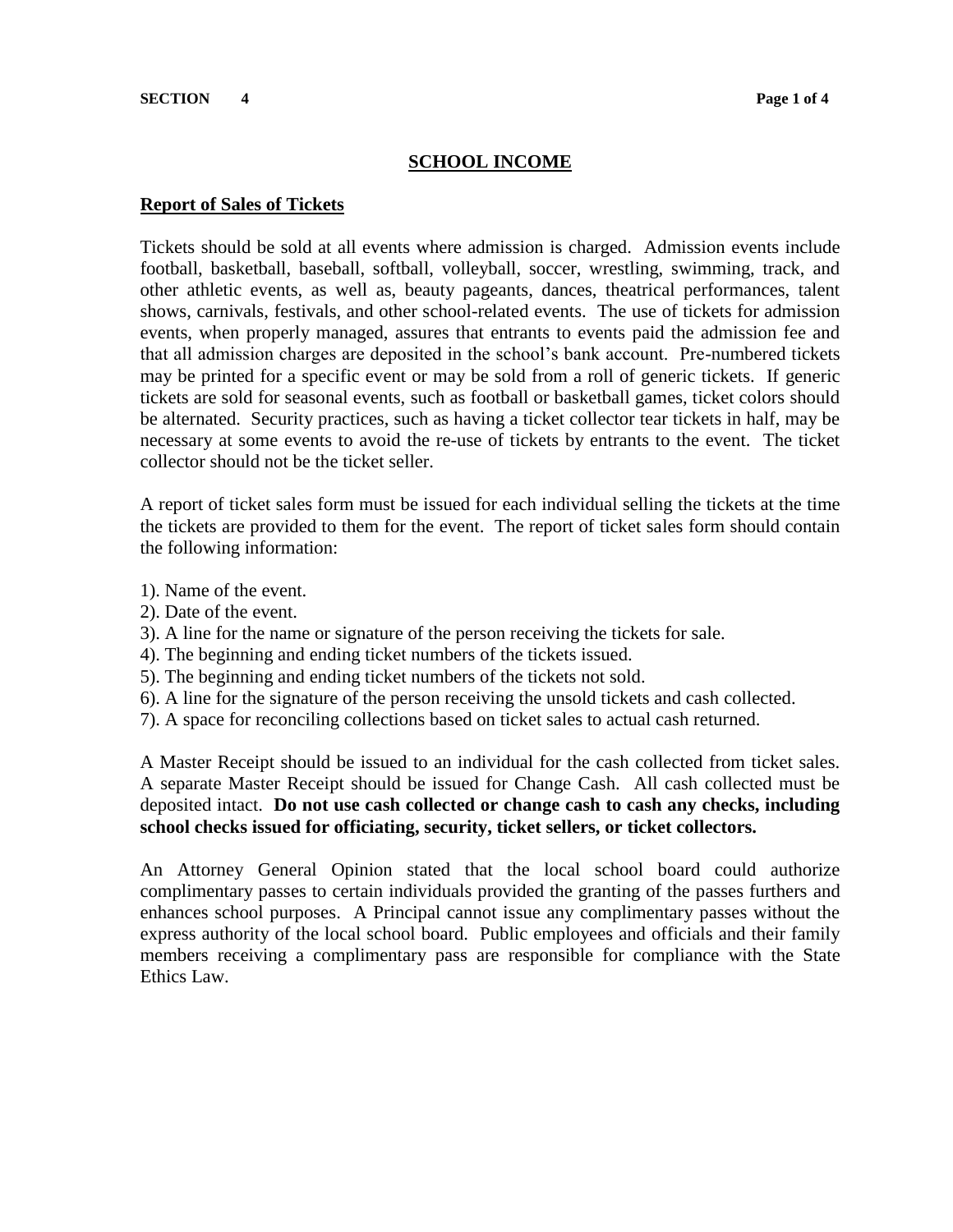# **Fundraising**

The Principal must approve each school fundraising activity conducted by students, teachers, school employees, or school-related organizations. The local school board may exempt school-related organizations from this requirement if the activity of the organization is not under the control of the Principal. However, elementary school students must not be involved in any door-to-door solicitations or sales. **No fundraisers may sell foods of minimal nutritional value during the school day.** A form requesting authorization for a fundraising activity must be approved by the Principal prior to the start of the fundraising activity and should contain the following information:

- 1). Date of the request.
- 2). Name of the individual making the request.
- 3). Activity account to receive proceeds from fundraiser.
- 4). Class, club, or organization that will conduct activity, if applicable.
- 5). Name of fundraising project.
- 6). Beginning and ending dates of fundraiser.
- 7). Description of fundraising activity, such as:
	- a). name of company supplying items for sale.
	- b). description of items for sale.
	- c). estimated cost of items for sale.
	- d). sales price of items.
	- e). description and estimated cost of related fundraiser expenses.
	- f). description of method of sales and collections.
	- g). estimated profit from fundraiser.
- 8). Purpose of fundraiser.

Before approving a fundraising activity, a Principal should consider the safety of students involved in the activity. For example, the cheerleader sponsor should supervise events such as a "Car Wash for Cheerleader Camp". The potential profitability for the efforts expended on a fundraising activity should also be considered.

Approved fundraising activities must comply with financial procedures for school funds, including:

1). All funds collected must be delivered to the Principal's office for a Master Receipt. Do not cash checks from collections.

2). Income from fundraisers must be deposited on a timely basis. Teachers and sponsors of fundraisers should be reminded not to hold fundraiser income until the fundraising project is complete.

3). All fundraising expenses, including sales awards to students, must be presented to the Principal for payment by check.

4). A school employee cannot receive a gift or gratuity from the fundraising vendor.

Within a reasonable time after completion of the fundraising activity, a form should be submitted to the Principal that documents the result of activity.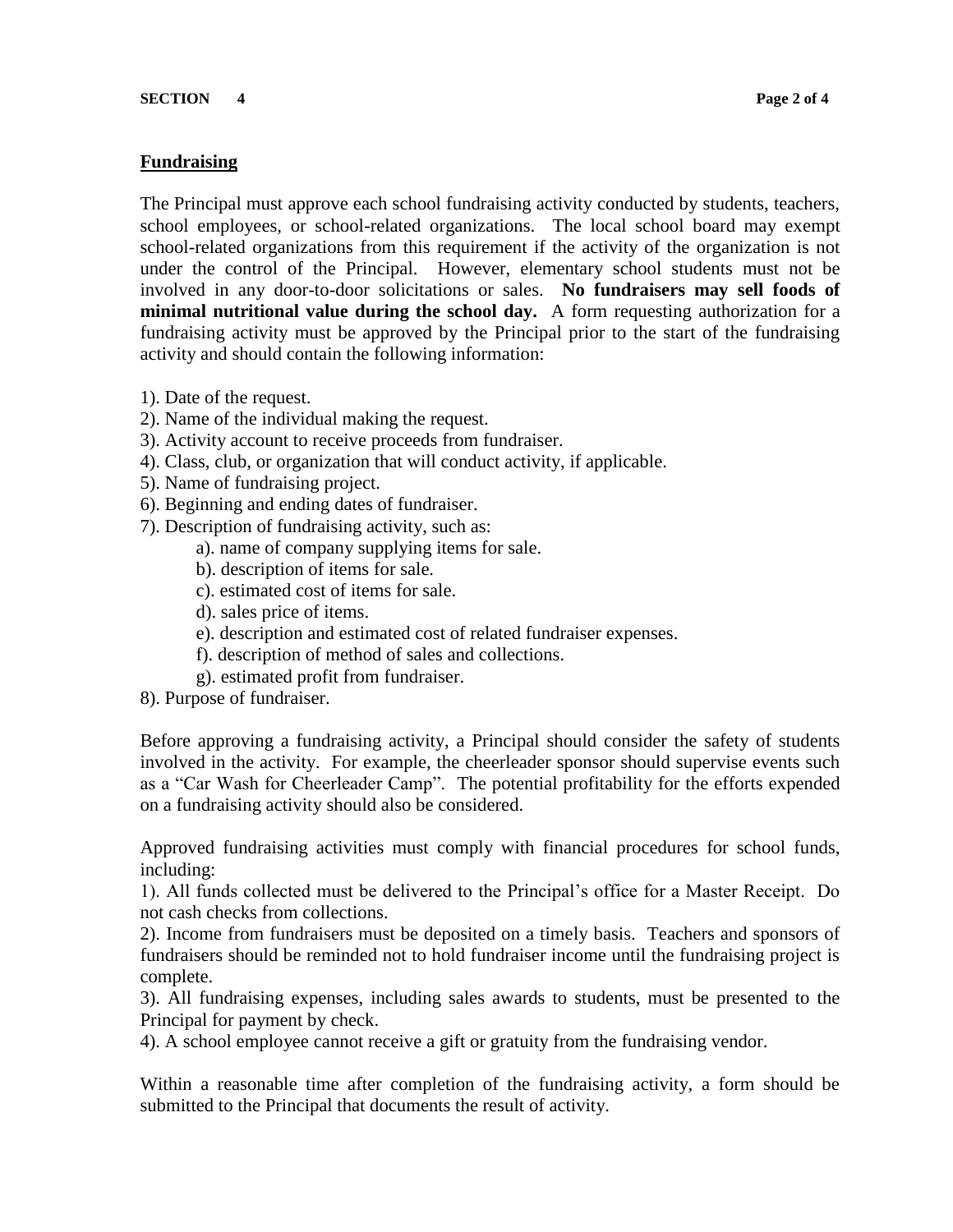#### **Commissions**

Many local schools contract with vendors for school pictures, class rings, yearbooks, book fairs, and vending machines. Although some local school boards have system-wide contracts for all of the schools, other school boards leave the decision to the Principal of each school. The contract with the vendor allows the school to be paid by check for the activity and avoids the collecting, receipting, and depositing of cash and personal checks by the school. The contract should be written to provide the school with substantially the same net income as if the school handled all of the activity. A vending contract should require the vending company to furnish statements that identify the count of items stocked in the machines with each delivery. A school employee will verify the stocked items. The use of the statement of stocked items to calculate the expected profit from the machines will determine if the school is receiving the expected income from the vending company.

#### *Foods of minimal nutritional value may not be sold during the school day.*

#### **Vending Machines**

Some schools service some or all of the vending machines in the schools. Some vending machines are fully serviced by school employees who stock the machines and collect the funds from the machines. Another method of servicing vending machines has the vending company stock the machine while school employees collect the funds from the machines. Controls should be established to document the products stocked in each machine and the income from each machine. Tracking the profits from each vending machine assists the Principal to insure that:

- a) A malfunctioning machine is quickly identified.
- b) Students and others are not manipulating a machine to take money or receive products without paying.
- c) The product price is set above the product cost to obtain a reasonable profit.
- d) Products are not pilfered from storage or when stocking the machine.
- e) All funds from the sale of the vending items are receipted.

The same school employees who remove the funds from a machine should also stock or supervise the stocking of the vending machine. A Master Receipt should be made to the individual for the funds collected from each machine.

A school may have an area set aside for school employees that has one or more vending machines that are not assessable by students or the public. Because the vending machines are on public property using electricity paid with public funds, as well with the principal (a public official) directing the use of the vending machine proceeds, the profits are considered public funds. However, an Attorney General Opinion established conditions that would allow the vending machine proceeds to be non-public funds. The use of the non-public funds would have to be under the control of an employee organization (not under the direct control of the principal) and all expenses for the vending machines, including vending items, electricity, and rent would have to be paid from the vending machine proceeds.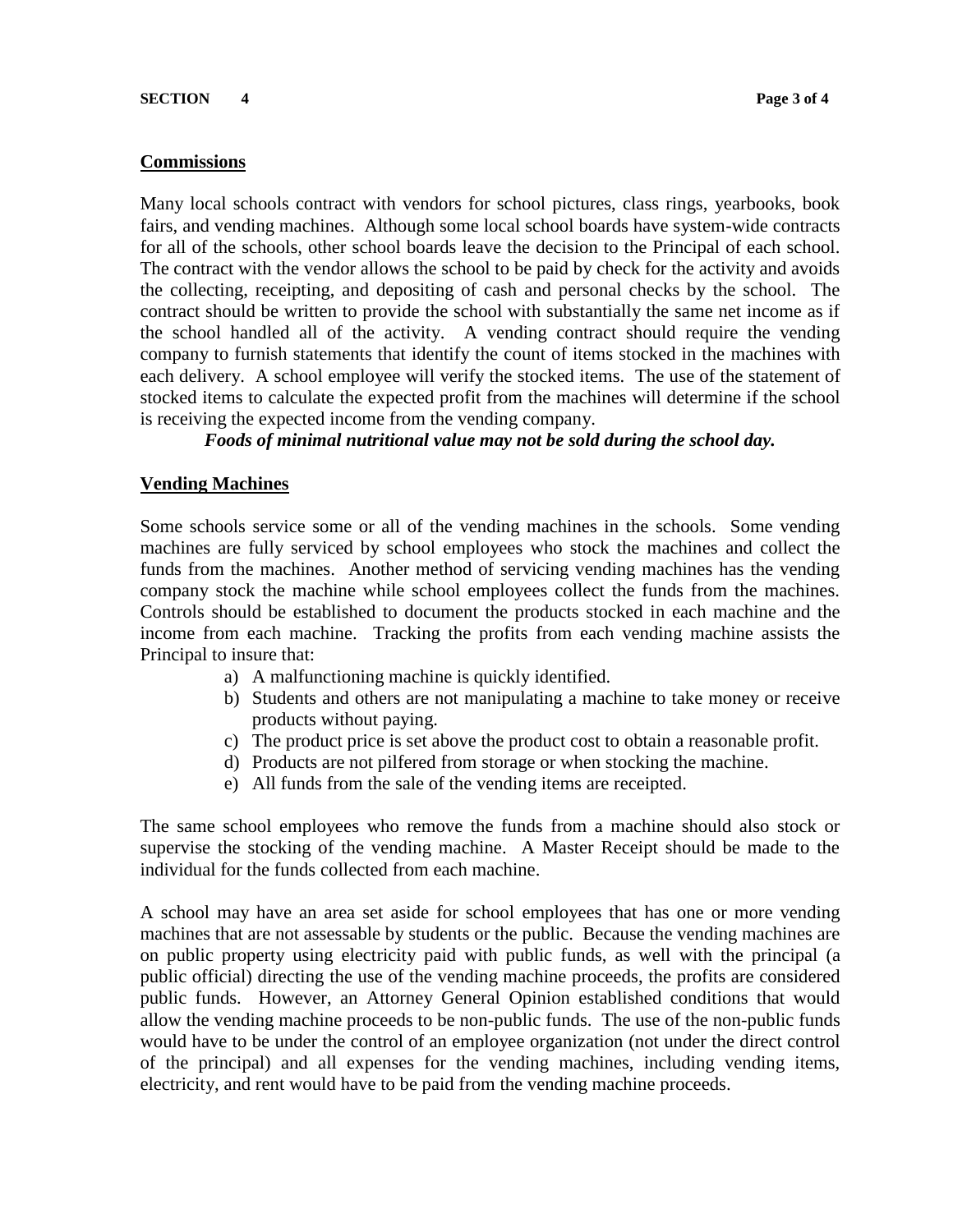### **Concessions**

Concessions include event concessions, school concessions, and school stores. Because all concessions involve cash, and neither cash receipts nor tickets are used to control the exchange of money, proper accounting for the sale products and income is essential. Ideally, a cash register would be used to account for the cash collected. The purchaser would receive a cash register receipt and the cash register would generate a record of sales. An inventory of items purchased, items sold by sales price, and items unsold should reconcile to the cash collected. The following procedures are recommended:

1). Do not cash checks with concession funds. Deposit funds intact.

2). Do not make payments from cash collected. Payments must be made by check.

3). Funds should be collected on a timely basis.

4). A Master Receipt should be issued after counting or verifying the amount of the receipt at the time the funds are actually received.

5). **The person presenting the funds for receipt should wait for a Master Receipt to be prepared and verify the information on the Master Receipt before leaving the office.**

6). Supporting documentation of items sold should accompany the funds collected.

*Foods of minimal nutritional value may not be sold during the school day.*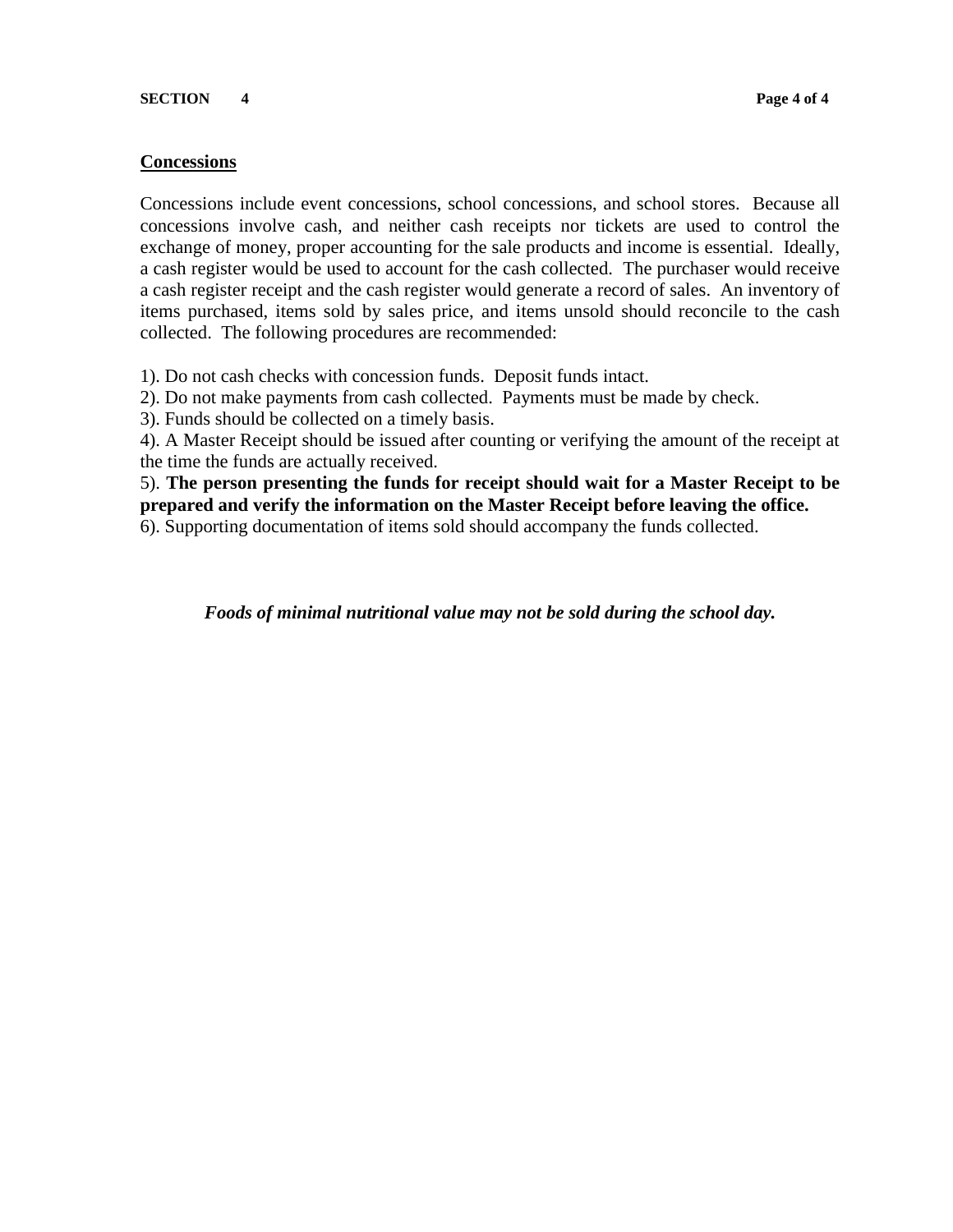# **PURCHASING**

#### **Purchase Orders**

The Principal should approve all expenditures that will be paid from school funds. A purchase order allows the Principal to approve expenditures prior to purchase. A purchase order provides protection to the vendor for not charging Alabama sales tax on the school's purchases. A completed, pre-numbered purchase order should be approved by the Principal before the purchase of materials, supplies, or equipment. Local board policy will determine if purchase orders should be completed for other expenditures. A purchase order register should be maintained to account for purchase orders.

Although purchases made by individual schools from funds other than those raised by taxation or received through appropriations from state, municipal, or county sources are generally exempt from the bidding requirements of the Alabama Competitive Bid Law, such purchases can come under the state bid requirements if any portion of the expenditure is derived from a governmental source.

Plans for proposed land improvements, building improvements, repairs, renovations, or construction of buildings or facilities on school property should be submitted to the School Superintendent. Approval, notification, or inspection by State or local agencies may be required, even if expenditures are paid by other organizations or individuals.

Contracts, including service contracts for landscaping, maintenance, tutoring, or copier leases, must have the approval of the School Superintendent before the services begin.

#### **Invoices**

An invoice should be obtained for each purchase before payment is made. An **IRS Form W-9** should be completed and maintained on file for each individual or vendor that qualifies for **IRS Form 1099** reporting. The vendor invoice should include the date, the pre-printed name and address of the vendor, a description of the purchase, an itemized listing of items purchased and item price, shipping and handling charges, and the total amount of the purchase. If a vendor without a pre-printed vendor invoice provides items or services, the vendor should sign an invoice containing the same information. Unless provided in another document, the school employee receiving the items purchased should sign the invoice. If the invoice is for services, the responsible school employee should sign the invoice after verification of services provided.

The invoice should be matched with the applicable purchase order before payment is made.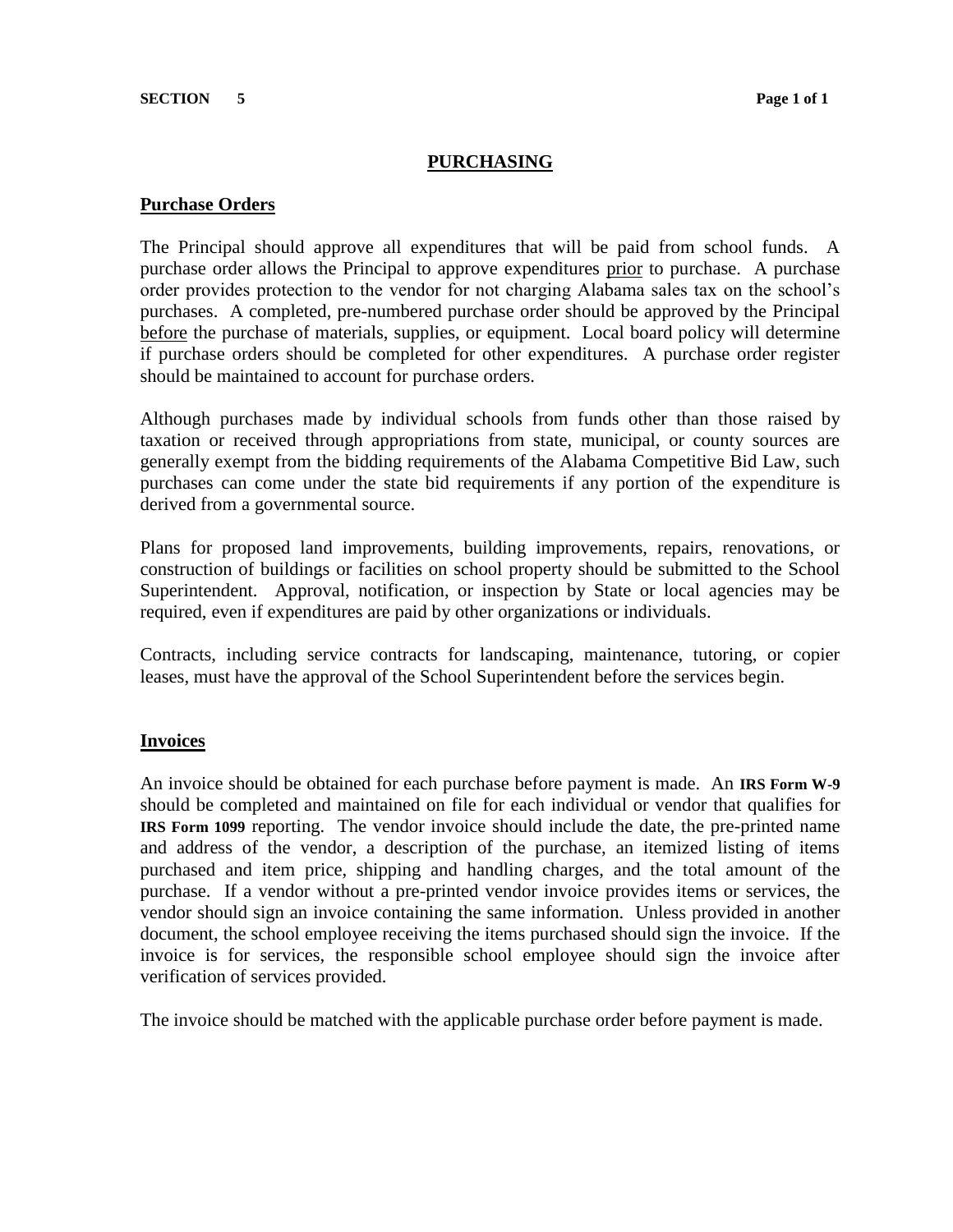#### **EXPENDITURES**

#### **Expenditures**

Payments for school expenditures should be made from the school's checking account. However, local board financial policies may authorize cash refunds to students with proper internal controls. The Principal should sign all checks. No signature stamp may be used in place of the Principal's signature on the check. The Principal is responsible for the security of signature plates if used in place of manual signatures. Local board policy may provide for co-signatures or a designee to sign checks in the Principal's absence. The school bookkeeper should never be the sole signatory or allowed to sign on behalf of the Principal. The following procedures are recommended:

- 1). Do not write checks to "Cash".
- 2). Do not sign checks that do not contain the check recipient's name and amount of check.
- 3). Do not pay for items in advance of receipt of materials, supplies, or equipment.
- 4). Invoices and supporting documents should be provided with the check to be signed.
- 5). Invoices should be cancelled (marked PAID) when the check is signed.

6). Vendors should be paid on a timely basis. Late charges, penalties, and interest should be avoided by making payments by the due date.

- 7). Checks should be used in numerical order.
- 8). Checks must be secured at all times.
- 9). Voided checks must be retained for audit purposes.

10). Sales tax should not be paid on purchases from in-state vendors unless the items do not qualify for the sales tax exemption (school pictures, class rings, etc.).

- 11). School employees may not use the school's sales tax exemption for personal purchases.
- 12). Checks outstanding more than 60 days should be investigated.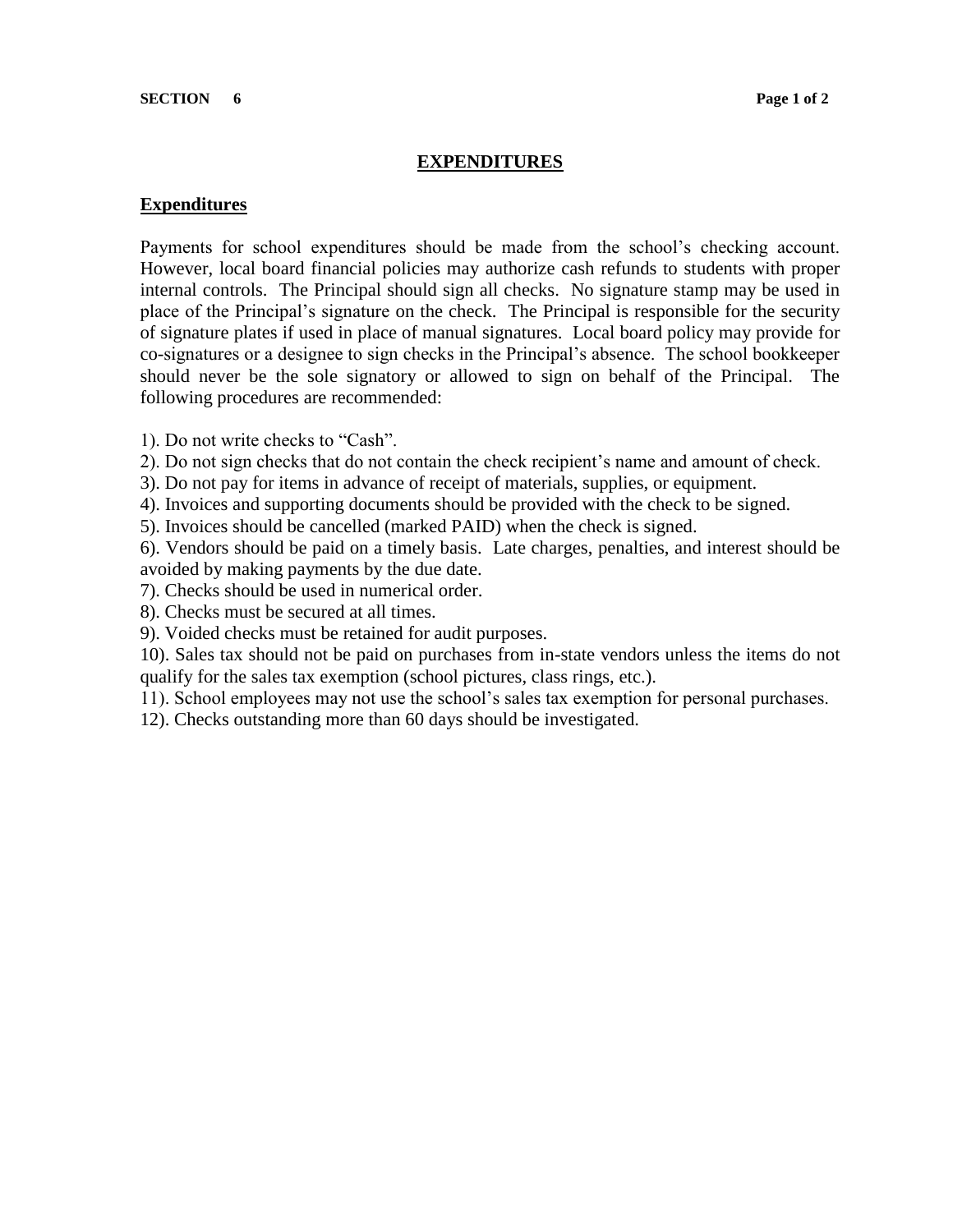# **Academic Incentives**

Amendment 558 of the Alabama Constitution permits the use of public funds to promote educational excellence by students. Students may receive food items (but not foods of minimal nutritional value), school supplies, admissions, T-shirts publicizing school academic accomplishments, and other provide tangible incentives for attendance, honor rolls, test scores, and other academic achievements. Academic excellence may also be recognized with plaques, trophies, and award banquets. Academic incentives with a significant monetary value may be provided to a group of students or by selecting individual recipients. (Scholarships and tuition for programs outside of the school's academic program are not permitted.) By preparing and following formal incentive award procedures a school can minimize auditor questions and public scrutiny when the incentive recipients are announced. Procedures for providing academic incentives with a significant monetary value to students should be established before the incentive recipient is determined and should include:

- 1. Action required for a student to receive an incentive.
- 2. Relationship of the required action to educational excellence.
- 3. Description of the planned incentives. (Laptop, cash, gift card, etc.)
- 4. Value of planned incentives, if known.
- 5. Process for determining the incentive recipients.

Academic incentives, whether purchased with school funds or donated by other entities or private sources, should be secured until provided to the incentive recipients. The student receiving the incentive should sign a form documenting the student's receipt of the academic incentive, excluding those items of insignificant value. The school official that is giving the incentive to the student, along with a witness should also sign and date the form.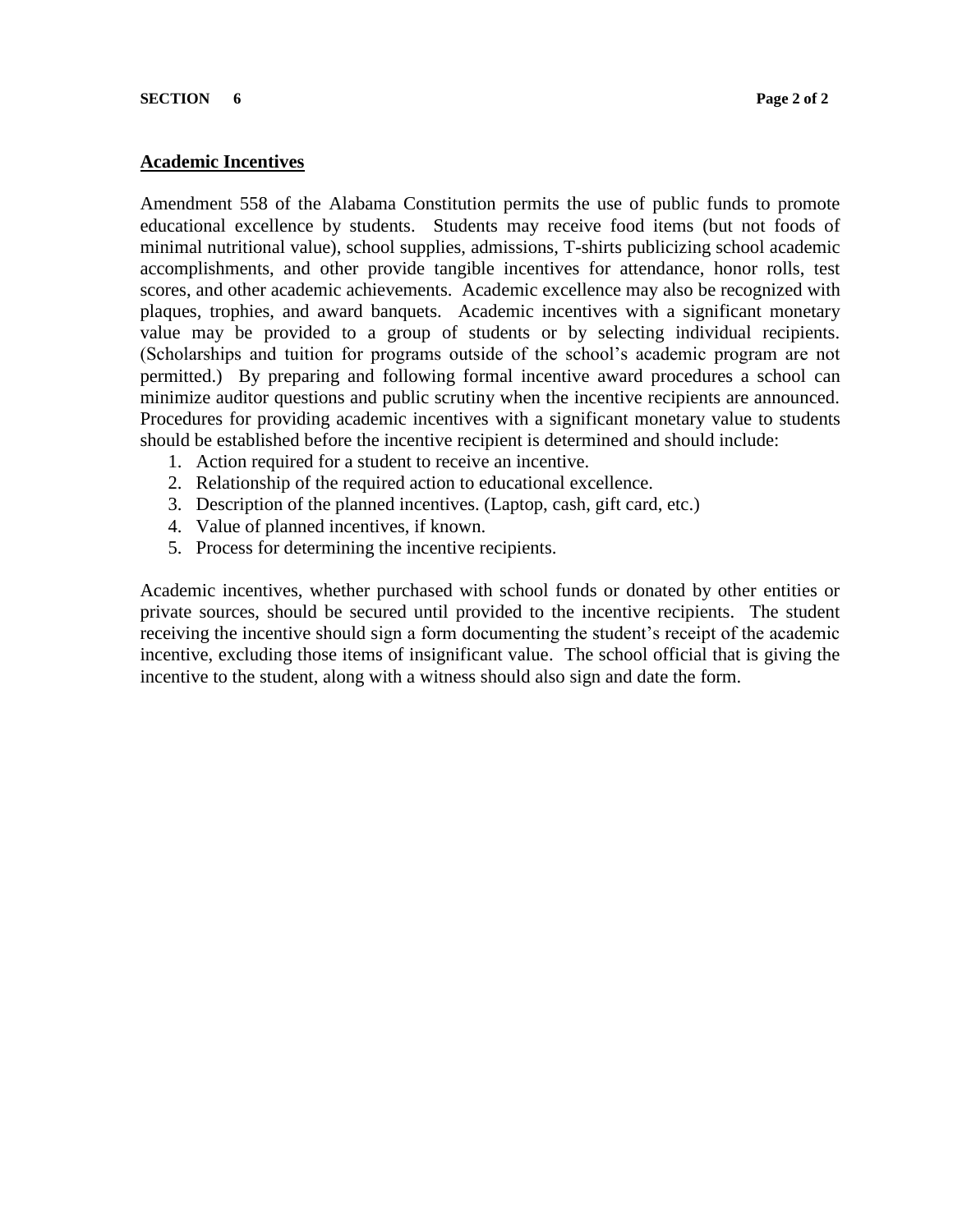### **GUIDELINES FOR SCHOOL-RELATED ORGANIZATIONS**

The majority of public K-12 schools in Alabama operate under the accreditation standards of the Southern Association of Colleges and Schools Council on Accreditation and School Improvement (SACS/CASI). The *Accreditation Standards 2005* published by SACS/CASI includes in *Standard 2 Governance and Leadership 2.4* the following requirement: **In fulfillment of this standard, the leadership of the school…Controls all activities, including extra-curricular, that are sponsored by the school.** This publication also provides in *Standard 6 Financial Resources 6.15* the following requirement: **In fulfillment of this standard, the school…Controls all funds raised in the name of the school…**. Interpretations of these standards, primarily *Standard 6.15*, have created conflicting guidance from various sources relating to the accounting requirements for school-related organizations.

In addition to the requirements of SACS/CASI, the Alabama Department of Education must also consider other factors in providing these Guidelines for School-Related Organizations, including:

- *State laws giving the authority to establish financial and administrative requirements for local schools to the:*
	- o *State Superintendent of Education.*
	- o *State Board of Education.*
	- o *Local Boards of Education.*
	- o *Department of Examiners of Public Accounts.*
- *Governmental Accounting Standards Board (GASB).*
	- o *Generally Accepted Accounting Principles.*
	- o *GASB Statement No. 14 – The Fiscal Reporting Entity.*
	- o *GASB Statement No. 39 – Determining Whether Certain Organizations Are Component Units.*
- *Federal legislation.*
	- o *Internal Revenue Service.*
	- o *Congressionally Chartered Organizations.*

The determination that a particular club or organization is a school activity must be made on a case-by-case basis according to the actual facts and circumstances of the club or organization's operations at a school. The fact that an organization would not exist without the school it supports has no bearing on determining that the organization is a school activity. However, the purpose of these Guidelines for School-Related Organizations are to assist these organizations, school officials, school bookkeepers, auditors, and other agencies in determining the proper accounting for school-related organizations.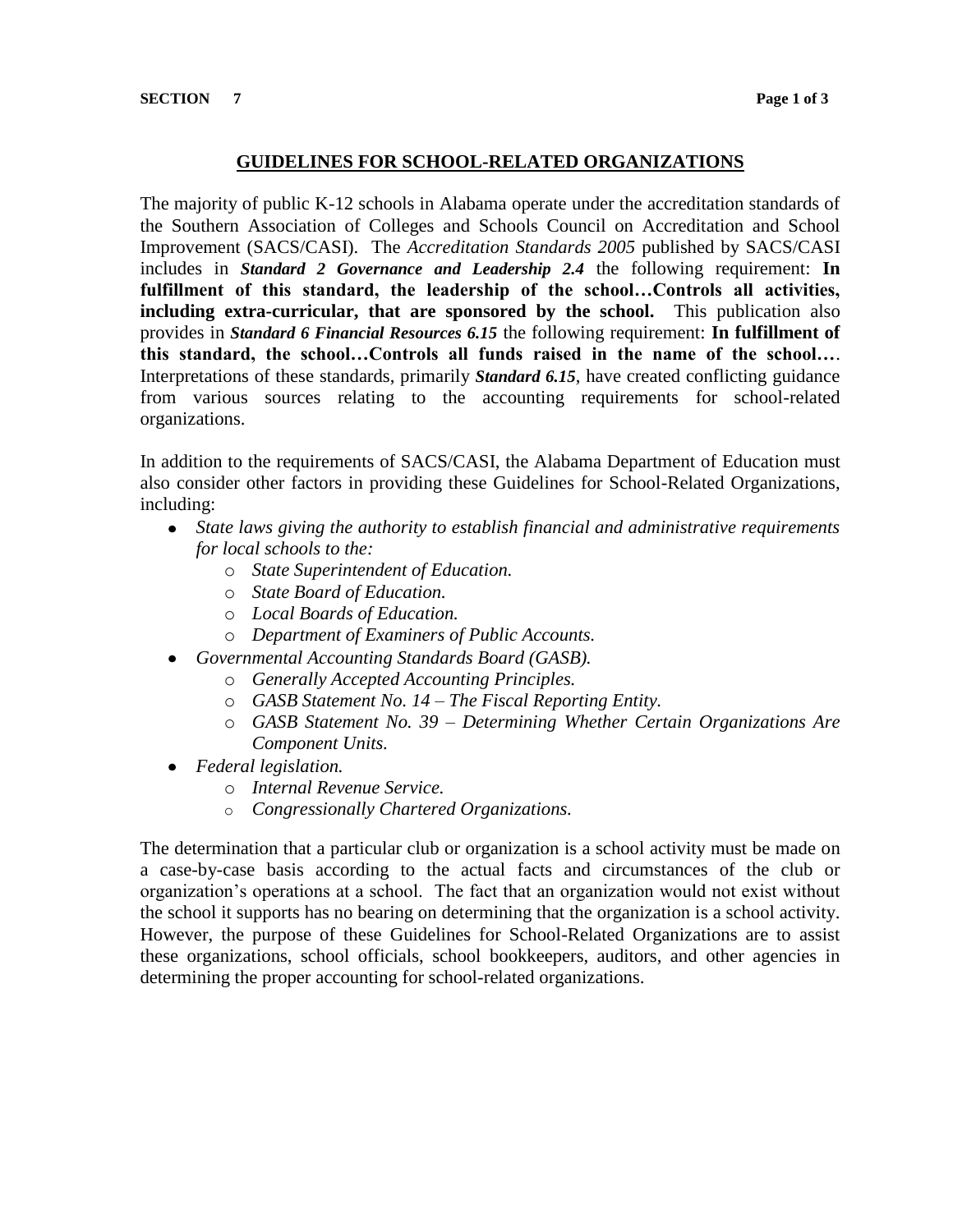#### **Student Organizations**

Student clubs and classes are usually recognized as school activities. The student officers and faculty sponsor operate the organization while the school principal acts in a fiduciary capacity over the organization's funds. The school's accounting records contain a separate account to record the financial operations of each student organization. Income from the student organization is recorded by receipts and deposited in the school bank account. The school principal approves the purchase orders, signs the checks, and maintains the supporting documents for the expenditures.

Some organizations consisting of students from the school may not be school activities. Some students belong to social organizations that operate off-campus. Community recreation leagues may consist solely of the school's students and operate under other entities that are not under the control of the school. Although the activities of these organizations may benefit the school's students, these organizations have a separate employer identification number (EIN), a separate mailing address, and maintain their own records and accounts.

#### **Athletics**

School athletics are extra-curricular activities that must be under the control of the school principal. Coaches and other school employees cannot maintain a separate bank account that supports, or benefits from, a school extra-curricular activity. Funds received to support an athletic activity at a school from sponsors, vendors, or other sources must be included in the school's financial records under the fiduciary control of the school principal. Funds from gate receipts and other sources may be recorded in one or more separate accounts for a particular sport in the school's financial records. However, a separate account for each sport is not required. When athletic events are held on locations other than school property, the school principal's control over the financial operations of the event, including ticket sales, concessions, and parking fees, will be determined by agreement with the entity in control of the event location.

#### **Parent Organizations**

Parent and parent/teacher organizations provide a vital role in the education of students. In Alabama public schools, the PTA and the PTO are the most common parent organizations. Many parent organizations join a national organization that serves the individual school organizations. Each of the national organizations publishes guidance for the financial operations of the individual school organizations. These organizations must have a separate employer identification number (EIN) and a separate mailing address in order to maintain their own records and accounts outside the control of the school. However, these organizations will become school activities if:

- *a) Both parties mutually assent to the fiduciary control of the principal,*
- *b) A school employee leads fund-raising or maintains the accounting records for the organization.*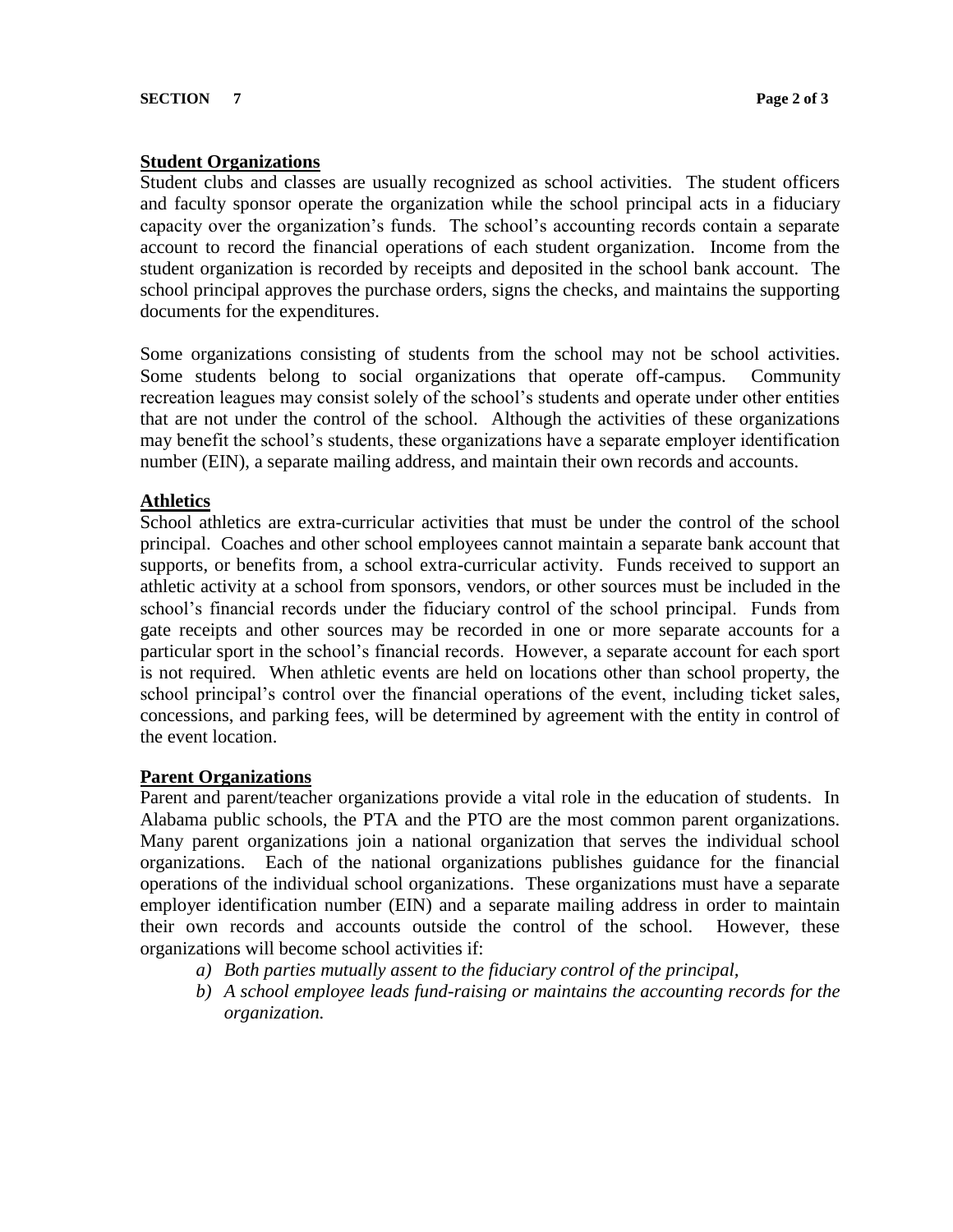#### **Booster Organizations**

All school sponsored extra-curricular activities must be under control of the school. However, booster organizations are often formed to support the operations of these activities in a variety of ways. While providing additional financial support for a particular extracurricular activity, the volunteers in the booster organizations also enhance community support that often extends to benefit all of the students at a school. Because some of the activities of a booster organization may be intertwined with the extra-curricular activity it supports, some of the organization's activities may be under the control of the school principal while other functions of the same booster organization are not school activities. The determination that a particular booster organization is a school activity must be made on a case-by-case basis according to the actual facts and circumstances of the organization's operations at a school. These organizations must have a separate employer identification number (EIN) and a separate mailing address in order to maintain their own records and accounts outside the control of the school. However, these organizations will become school activities if:

- *a) Both parties mutually assent to the fiduciary control of the principal,*
- *b) A school employee, who is associated with the activity supported by the booster organization, serves/holds a leadership position in the organization, or,*
- *c) A school employee leads fund-raising or maintains the accounting records for the organization.*

Specific activities of a booster organization may come under the control of a school principal if:

- *a) The organization collects admission to the school function,*
- *b) The organization operates a concession operation on school property at the school function,*
- *c) The organization collects parking fees for the school function,*
- *d) The organization operates a training camp that includes students of the activity it supports, or*
- *e) The organization operates an exhibition or competition that includes students of the activity it supports.*

# **Specific Requirements**

Parent organizations and booster organizations that maintain financial operations outside the control of the school could create a negative image for the school by failing to maintain proper accounting controls. Accountability for the funds these organizations control includes an agreement that:

- *a) The organization has obtained an employer identification number from the IRS.*
- *b) The organization provides a report of the annual audit of the organization to the school.*
- *c) The organization makes its financial records available to the school's auditors and authorized school employees upon request.*
- *d) The organization provides required financial reports.*
- *e) The organization provides proof of a fidelity bond for the treasurer.*
- *f) The organization will not provide any payment or benefit to a school employee (or family member of a school employee) in violation of the State Ethics Law.*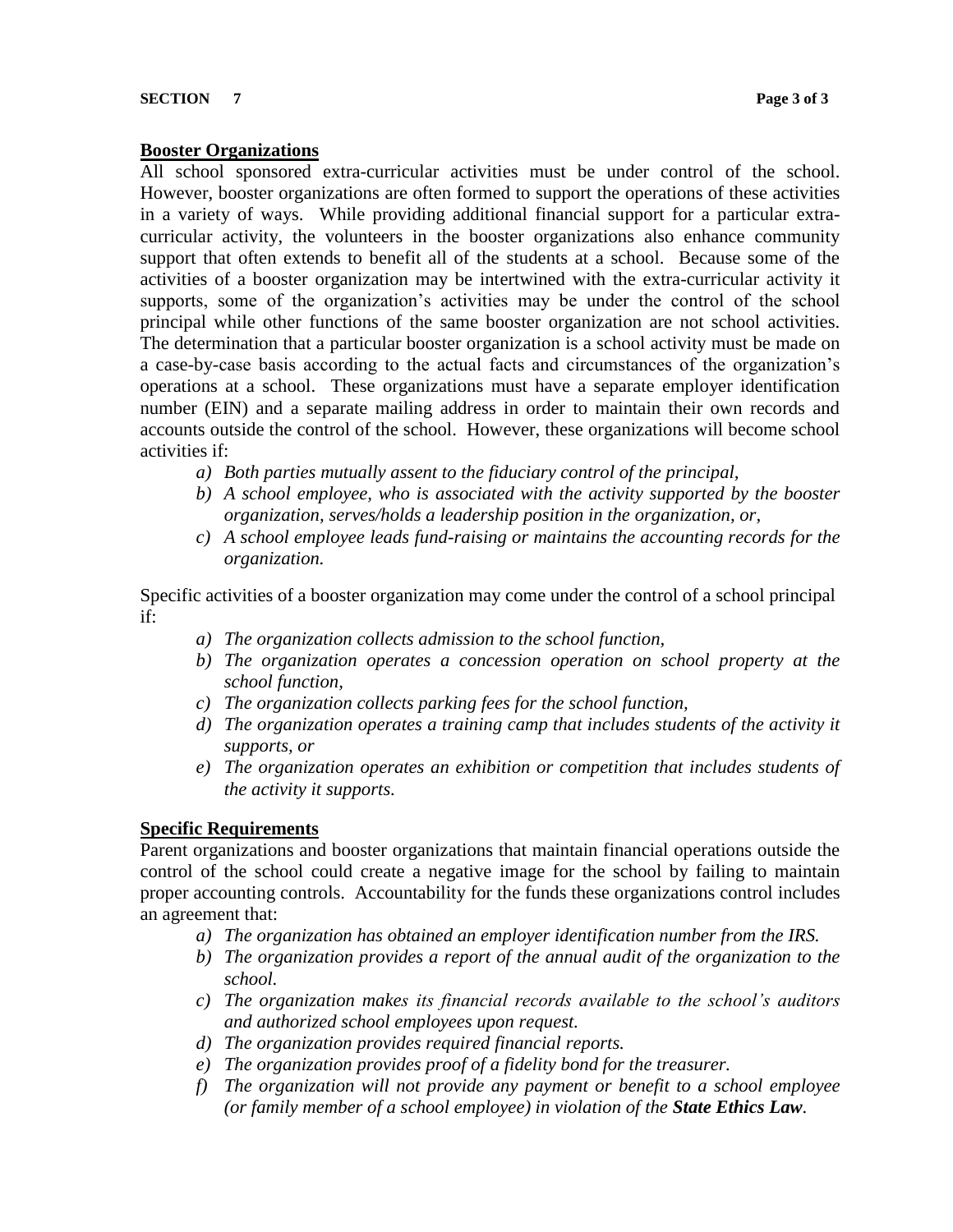# **STUDENT PAYMENTS**

#### **Student Fees**

State laws and administrative rules of the State Board of Education restrict the collection of fees from students:

**Alabama Code § 16-13-13** Fees for courses. It is the intent of the Legislature that no fees shall be collected in the future in courses required for graduation. In courses not required for graduation, local school boards may set reasonable fees for courses requiring laboratory and shop materials and equipment, provided, however, that such fees shall be waived for students who cannot afford to pay the fee. Any funds collected in fees shall be spent on the course for which the fee was levied. This section shall not be construed to prohibit community groups or clubs from fundraising activities, provided, however, that students shall not be required to participate in such fundraising activities.

**Alabama Code § 16-6B-2** Core curriculum. (a) The following words and phrases used in this section shall, in the absence of a clear implication otherwise, be given the following respective interpretations: (1) REQUIRED COURSES. Courses which are required to be taken by every student enrolled in public schools in the State of Alabama.

**Alabama Code § 16-10-6** Incidental fees in elementary schools. No fees of any kind shall be collected from children attending any of the first six grades during the school term supported by public taxation; provided, that any county or city board of education shall be authorized to permit any school subject to its supervision to solicit and receive from such children or their parents or guardians voluntary contributions to be used for school purposes by the school where such children are attending; provided further, that the provisions of this section shall in no way affect or restrict the right or power of a school board to fix and collect tuition fees or charges from pupils attending schools under the jurisdiction of such board but who live outside the territory over which such board has jurisdiction.

**AAR 290-3-1-.02** Driver Education. (a) No fee shall be charged any child whose family is unable to pay the fee. (b) Thirty dollars (\$30) per student, per semester, is the maximum driver education fee to be charged by local boards of education without approval from the State Superintendent of Education. (c) The State Superintendent of Education may approve a higher fee upon the request of a local superintendent approved by the local board of education with sufficient documentation of actual costs in excess of the maximum. (d) Each board of education shall establish criteria by which the ability of families to pay the fee may be determined and submit same to the State Superintendent of Education for approval. (e) Local boards of education shall take reasonable steps to insure that students for whom no fee is required shall not be identified.

In reading the guidance above, it can be noted that academic fees during the regular school term (excluding driver education) may only be charged for materials and equipment used in instructional courses, and that the fees collected may only be used in the course for which the fee was collected. **Actions against a non-paying student, such as withholding grades, report cards, transcripts, academic recognitions, and graduation activities, are prohibited. However, state laws governing textbooks may require the withholding of additional textbooks for a student due to unpaid lost or damaged textbook fines.** *(See Alabama Code § 16-36-69).*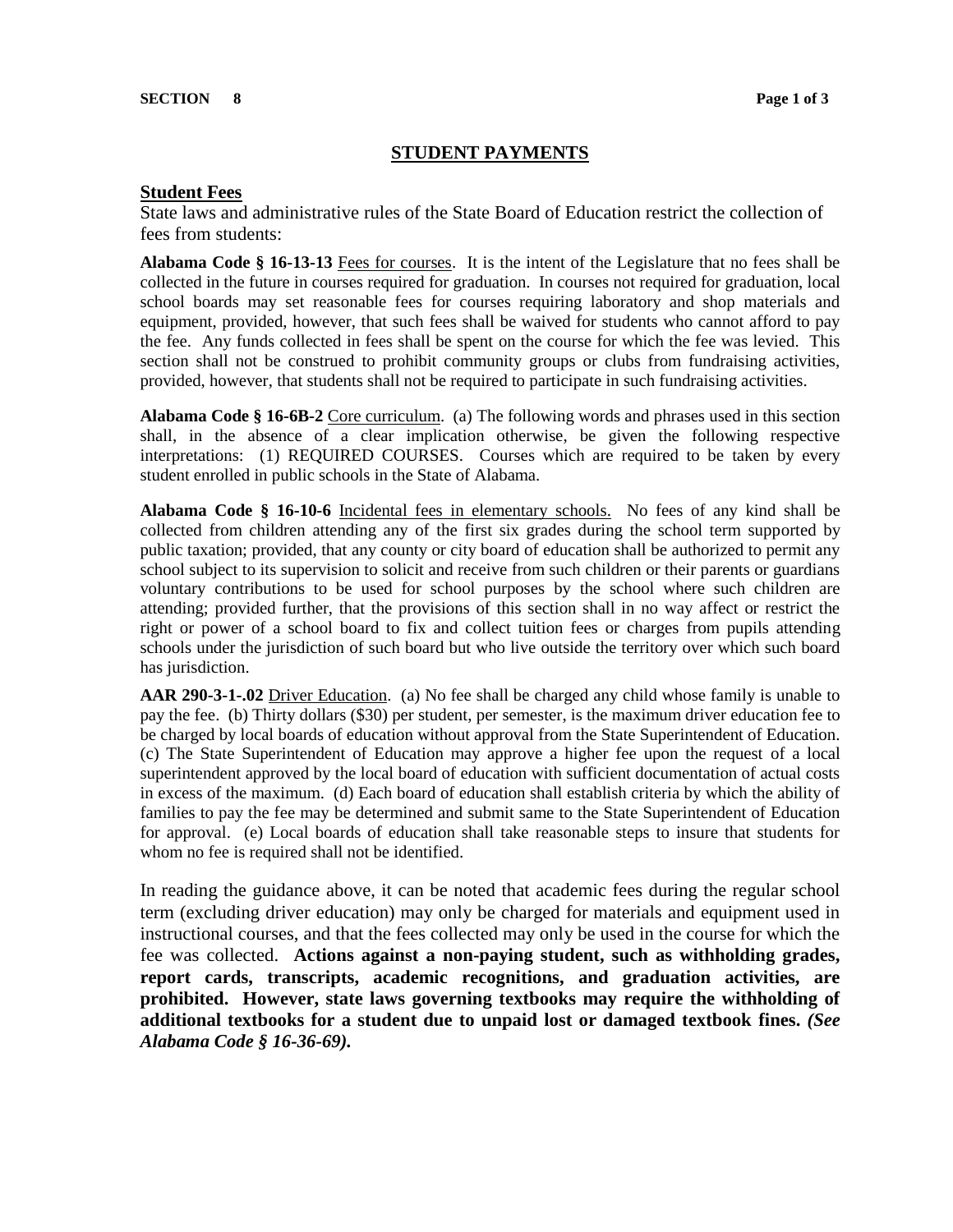#### **Donations and Voluntary Contributions**

Voluntary contributions may be requested for various items purchased by the school that are used by students in academic courses and classes including workbooks, supplemental instructional materials, lockers, sheet music, and other academic purposes. The voluntary nature of the contribution must be clearly stated in the request for the contributions. Nonpayment of requested contributions cannot be used against a student and the student must be provided the same instructional items as if payment was made on behalf of the student.

Donations may be requested for specific school purchases, including janitorial products, cleaning supplies, paper products, copier expenses, software maintenance, and other school purposes. The voluntary nature of the donation must be clearly stated in the request for the donation. Non-payment of requested donations cannot be used against a student and the student must be provided the same instructional items as if payment was made on behalf of the student.

Donations may be requested for general school purposes, including communication services, additional personnel services approved by the school board, playground upkeep, equipment, maintenance, student lunches, etc. The voluntary nature of the donation must be clearly stated in the request for the donation and a student must be provided the same instructional items as if payment was made on behalf of the student.

Schools that allow events during the school day that charge admission to students should provide admission to a non-paying student to avoid subjecting the student to embarrassment or ridicule.

Teachers have no authority to request or accept student fees, contributions, or donations without the approval of the principal, unless directed by the local superintendent. The principal or the local superintendent should approve requests to collect school fees, contributions, and donations.

Actions taken against a student for non-payment of student fees, contributions, or donations including the withholding of grades, report cards, transcripts, diplomas, honor rolls, participation in graduation events and student recognition events, membership in honors organizations, and other actions that would subject the student to embarrassment or ridicule, are prohibited.

**The local school board office can provide guidance on collections from students for meals, snacks, and refreshments; library fines; student parking; charges for participating in extra-curricular activities; summer school; day care; weekend, before school and after school programs; dual enrollment programs; tutoring; and, requests for donations from school vendors.**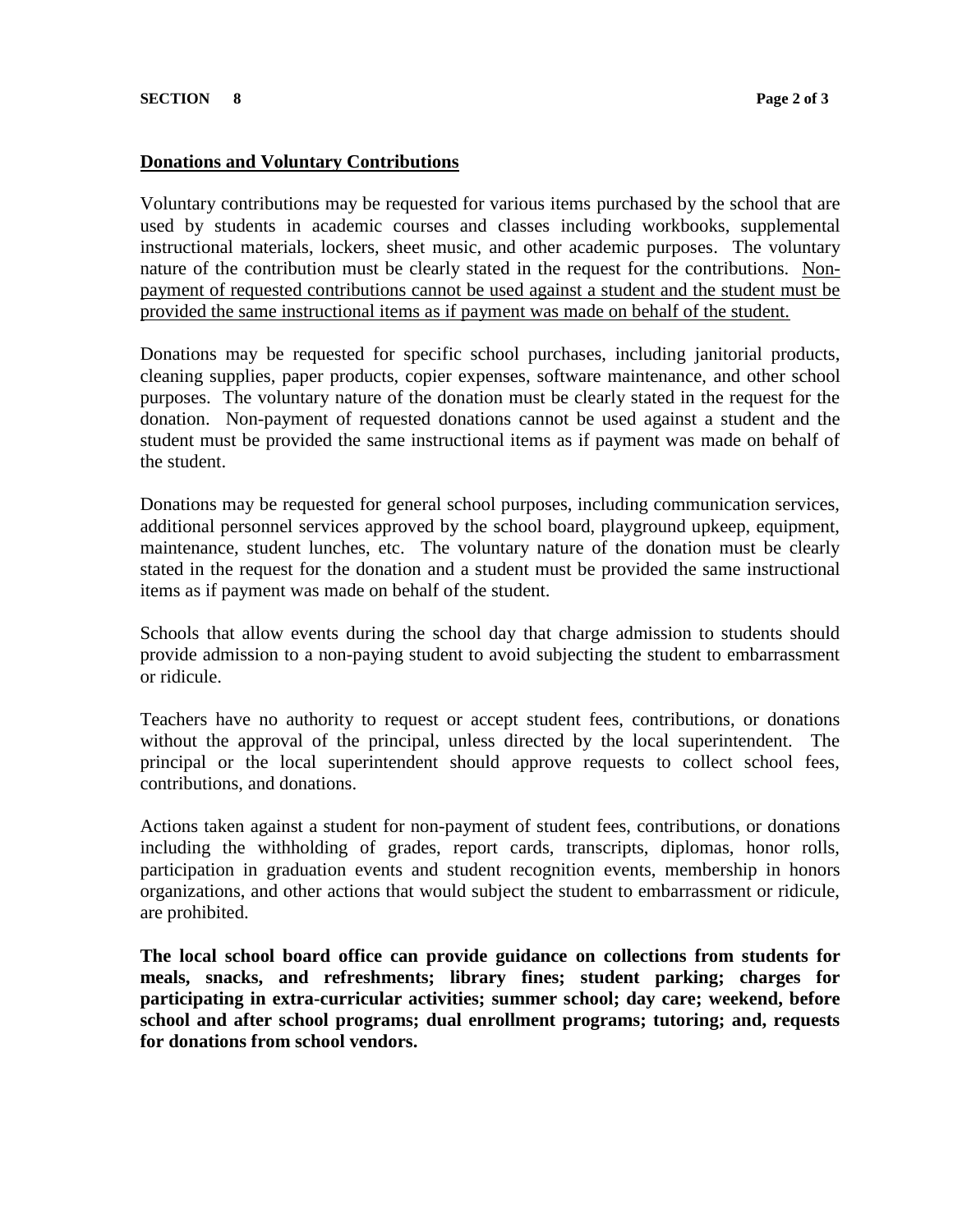# **Field Trips**

Teachers often request approval to take students off campus during the school day as enhancement of academic content in fulfilling the course curriculum. Voluntary contributions may be requested to pay the costs of transportation, meals, or admission charges. The voluntary nature of the contribution must be clearly stated in the request for the field trip costs. Non-payment of requested contributions cannot be used against a student and the student must be provided the same participation as if payment was made on behalf of the student.

Field trips during the school day cannot generate a profit but may establish a per student amount that exceeds the individual student costs to provide the funds for the non-paying students, if the costs for the non-paying students are not paid by private sources or non-public school funds. Additional costs should be considered in establishing the per student field trip amount to accommodate for special needs students.

Documents providing information about the field trip to parents and guardians should include information on the disposition of excess field trip funds paid for the students including the cancellation or postponement of the field trip; a student's inability to participate in the field trip due to absence, illness, or disciplinary action; and, requirements to receive a refund for the field trip payment.

The local school board office can provide guidance on student meals, transportation, and approval procedures. School board policies may place limitations and restrictions on school field trips.

Student trips that extend overnight, are held outside of school hours, or are held on a day that school is not in session are considered extra-curricular activities. Generally, extra-curricular activities are not subject to the requirement to provide participation for non-paying students.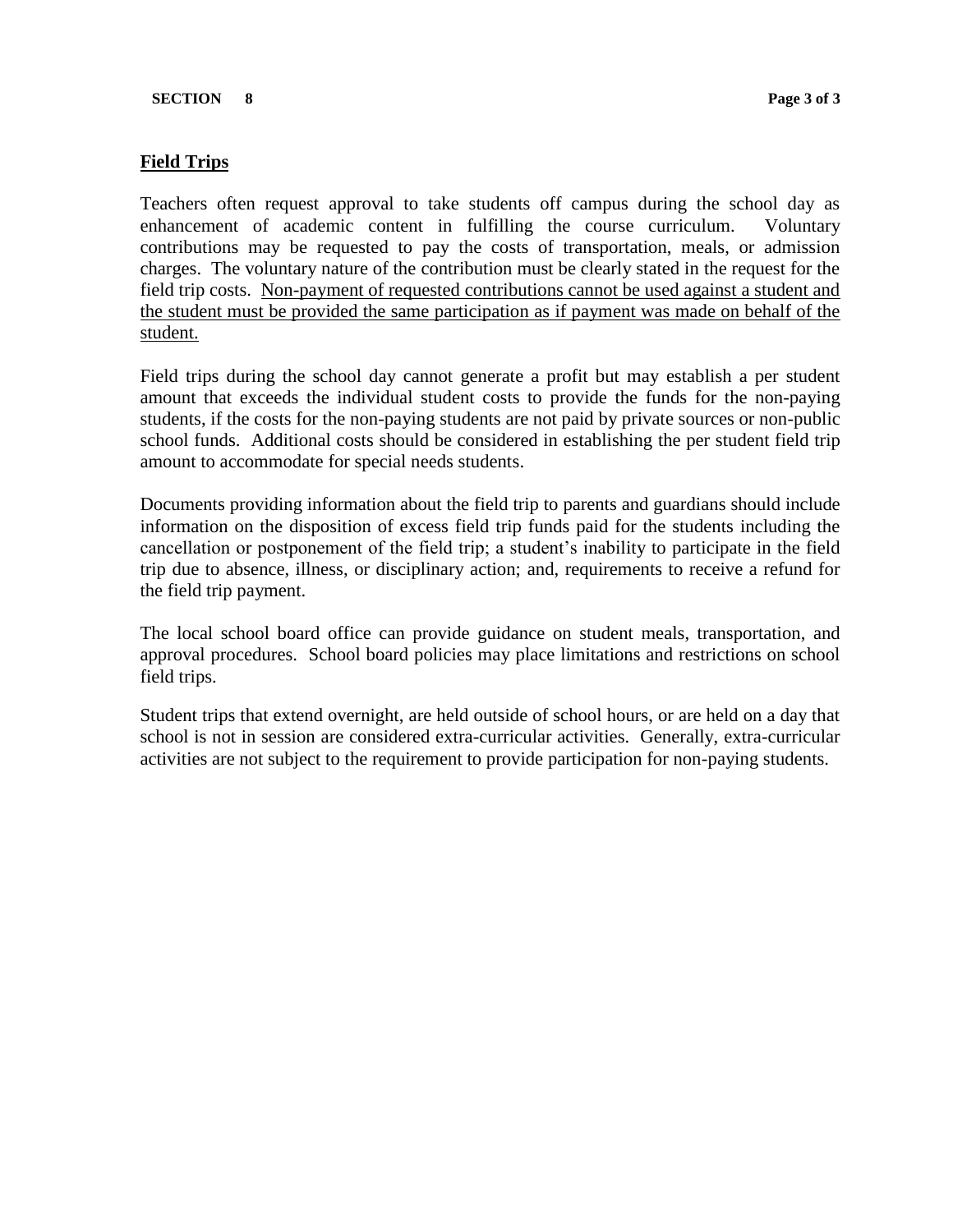# **LIVE WORK PROJECTS**

#### **Live Work Projects for Students**

Live work projects consist of work done by career tech students as part of their training program. Work can be done either in school or on a job location and includes service, repair, or production jobs of all types, excluding work done by cooperative education students. Live work will be conducted when, in the opinion of instructor and school administrator, the training program requires the work for acquisition of occupational skills leading to employment. The instructor, as part of the student's training program, will assign live work to individual students or groups of students. Administration and control of live work in accordance with local school board policies are the responsibilities of the school administrator. All live work performed must be approved by the administrator who shall be responsible for the determination and collection of all charges and maintenance of appropriate records.

Live work can only be performed when tasks are directly related to the knowledge acquired and skills currently being taught in the program as part of the course of study or to reinforce acquired knowledge and skills previously taught. Live work will be performed in specific projects for specific individuals and organizations. The scope and extent of each project will be well defined and documented before acceptance. Live work projects can be conducted for:

- 1). Students.
- 2). Public employees.
- 3). Tax supported programs and institutions.
- 4). Charitable organizations that are supported by donations.
- 5). Other individuals and organizations if:
	- a). The live work project is not in competition with private enterprise.
	- b). The circumstances involved are unusual and justify the acceptance of the livework project.
	- c). The instructor and the school administrator do not have a family or business relationship with the client.
	- d). The instructor justifies in writing why the live work is necessary for the training program and files a signed copy with the school administrator.

#### **Liability Waivers**

The person, program, institution, or organization for which live work is done shall:

- 1). Assume responsibility for the results of the work being done by students.
- 2). Accept responsibility for the total costs of materials and parts involved.
- 3). Pay a service charge according to the schedule established by the administrator of the school to cover indirect expenses.
- 4). Sign a form agreeing to the above conditions and specifically stipulating the work to be performed.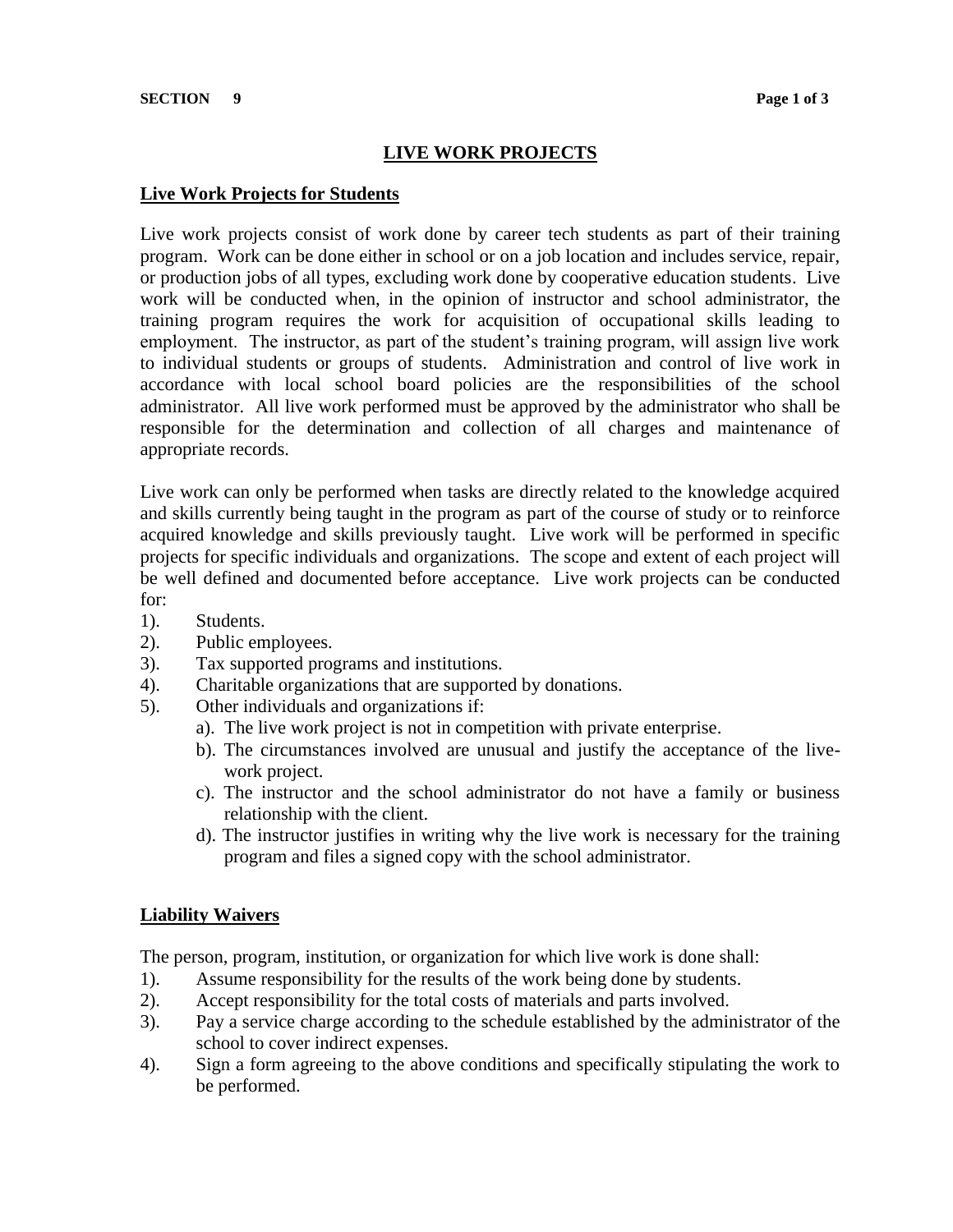#### **SECTION 9 Page 2 of 3**

#### **Charges for Live Work Projects**

The total charges (cost plus a service charge) for live work will be as follows:

- 1. Actual cost of parts and materials, plus at least 20% for the service charge.
- 2. Live work projects that do not include parts and materials provided by the school will be assessed a reasonable service charge according to a schedule or pricing sheet approved by the administrator.
- 3. A training program leading to a license, such as cosmetology or barbering may charge for services under a pricing schedule approved by the administrator.

Because state laws do not allow a school to extend credit all charges must be collected at the conclusion of live work project. Deposits and advance payments should be considered, if appropriate.

In exceptional cases such as the construction of a public building, a reduced charge for the live work project may be used provided the administrator and local school superintendent concurs in writing and the school recovers all costs expended on the project. However, all construction projects must be approved by the local school superintendent and other public agencies when applicable.

# **Work Orders**

All live work projects must be documented with a signed liability waiver, authorization for work, and schedule of estimated costs for each customer. The liability waiver must be signed by the customer (the individual for whom the work is performed or an authorized representative of the program or organization for which the work is done) before the work begins. Customer approval of significant increases in estimated costs must be documented. At the conclusion of the work, the customer must be provided an itemized statement of charges. A receipt must be provided to the customer when payment is made. The required documents may be separate forms or combined in the form of a work order. A work order should contain the following information:

- 1. Work order number.
- 2. Supervising instructor's name.
- 3. Customer name and contact information.
- 4. Liability waiver.
- 5. Customer's signature and date signed.
- 6. Student(s) assigned to the work project.
- 7. Instructions for the work to be performed.
- 8. Date work begins.
- 9. Date work completed.
- 10. Detailed description of materials and parts purchased for the work.
- 11. Detailed calculation of amount due from customer.
- 12. Receipt number.